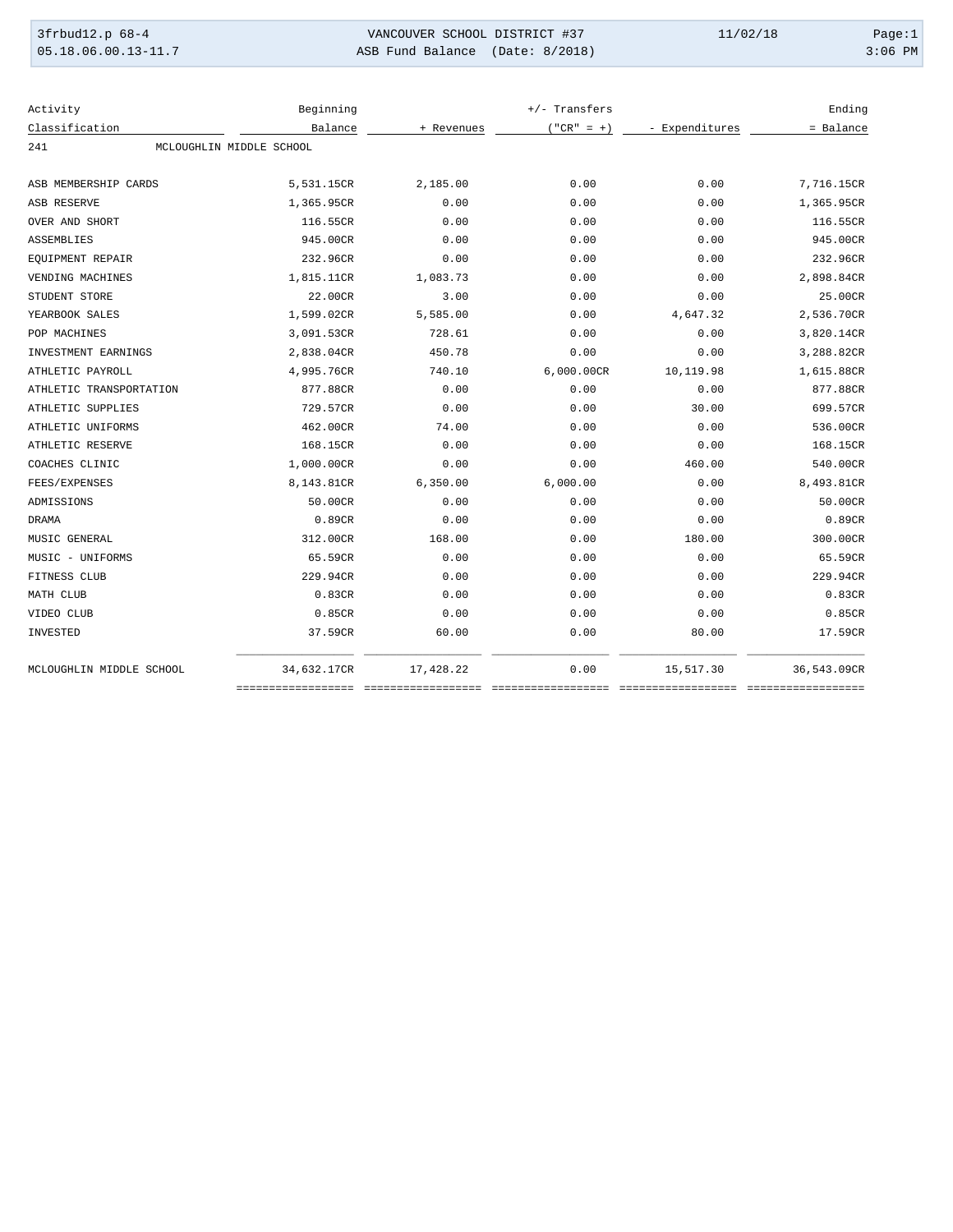| 3frbud12.p 68-4       | VANCOUVER SCHOOL DISTRICT #37   | 11/02/18 | Page:2    |
|-----------------------|---------------------------------|----------|-----------|
| $05.18.06.00.13-11.7$ | ASB Fund Balance (Date: 8/2018) |          | $3:06$ PM |

| Activity                       | Beginning    |            | +/- Transfers |                | Ending      |
|--------------------------------|--------------|------------|---------------|----------------|-------------|
| Classification                 | Balance      | + Revenues | $("CR" = +)$  | - Expenditures | = Balance   |
| JASON LEE MIDDLE SCHOOL<br>243 |              |            |               |                |             |
|                                |              |            |               |                |             |
| ASB MEMBERSHIP CARDS           | 485.00CR     | 3,228.00   | 3,500.00      | 0.00           | 213.00CR    |
| OVER AND SHORT                 | 15.50CR      | 0.00       | 0.00          | 0.00           | 15.50CR     |
| CONFERENCE REGISTRATION        | 58.02CR      | 0.00       | 0.00          | 0.00           | 58.02CR     |
| FUND RAISING - PROJECTS        | 2,177.94CR   | 1,041.91   | 1,638.84      | 1,032.76       | 548.25CR    |
| EXTRACURRICULAR MUSIC          | 413.72CR     | 330.00     | 0.00          | 0.00           | 743.72CR    |
| VENDING MACHINES               | 818.52CR     | 788.58     | 1,030.00      | 0.00           | 577.10CR    |
| STUDENT ACTIVITY               | 0.00         | 0.00       | 118.84CR      | 118.84         | 0.00        |
| STUDENT EXECUTIVE COUNCIL      | 41.26CR      | 0.00       | 0.00          | 0.00           | 41.26CR     |
| STUDENT STORE                  | 329.86CR     | 55.00      | 0.00          | 0.00           | 384.86CR    |
| YEARBOOK SALES                 | 1,308.16CR   | 9,240.00   | 60.00CR       | 6,541.07       | 4,067.09CR  |
| POP MACHINES                   | 847.82CR     | 1,213.21   | 2,061.03      | 0.00           | 0.00        |
| INVESTMENT EARNINGS            | 76.27CR      | 325.29     | 0.00          | 0.00           | 401.56CR    |
| BASKETBALL - BOYS              | 0.00         | 0.00       | 446.83CR      | 246.83         | 200.00CR    |
| BASKETBALL - GIRLS             | 0.00         | 0.00       | 200.00CR      | 0.00           | 200.00CR    |
| FOOTBALL                       | 0.00         | 0.00       | 211.60CR      | 11.60          | 200.00CR    |
| TRACK - BOYS                   | 0.00         | 0.00       | 2,465.12CR    | 2,262.15       | 202.97CR    |
| CROSS COUNTRY                  | 0.00         | 0.00       | 200.00CR      | 0.00           | 200.00CR    |
| WRESTLING                      | 0.00         | 0.00       | 880.10CR      | 680.10         | 200.00CR    |
| VOLLEYBALL                     | 0.00         | 0.00       | 200.00CR      | 0.00           | 200.00CR    |
| ATHLETIC PAYROLL               | 785.70CR     | 467.35     | 10,895.30CR   | 10,287.44      | 1,860.91CR  |
| ATHLETIC TOURNAMENTS           | 0.00         | 0.00       | 60.00CR       | 30.00          | 30.00CR     |
| ATHLETIC TRANSPORTATION        | 407.57CR     | 0.00       | 0.00          | 0.00           | 407.57CR    |
| ATHLETIC SUPPLIES              | 835.68CR     | 0.00       | 676.76CR      | 487.24         | 1,025.20CR  |
| ATHLETIC UNIFORMS              | 1,344.44CR   | 0.00       | 310.00        | 180.43         | 854.01CR    |
| COACHES CLINIC                 | 800.42CR     | 0.00       | 0.00          | 356.00         | 444.42CR    |
| LEAGUE EXPENSE                 | 700.00CR     | 0.00       | 65.30CR       | 765.30         | 0.00        |
| FEES/EXPENSES                  | 180.00CR     | 9,955.57   | 7,640.02      | 0.00           | 2,495.55CR  |
| ADMISSIONS                     | 85.00CR      | 0.00       | 0.00          | 0.00           | 85.00CR     |
| <b>BOWLING</b>                 | 0.00         | 0.00       | 416.80CR      | 216.80         | 200.00CR    |
| NATIONAL HONOR SOCIETY         | 366.76CR     | 330.00     | 676.76        | 0.00           | 20.00CR     |
| MATH CLUB                      | 285.63CR     | 479.00     | 0.00          | 0.00           | 764.63CR    |
| <b>SCIENCE CLUB</b>            | 44.83CR      | 0.00       | 0.00          | 0.00           | 44.83CR     |
| CHARITABLE DONATIONS           | 0.00         | 40.00      | 40.00         | 0.00           | 0.00        |
| INVESTED                       | 287.40CR     | 326.00     | 0.00          | 613.40         | 0.00        |
| JASON LEE MIDDLE SCHOOL        | 12,695.50CR  | 27,819.91  | 0.00          | 23,829.96      | 16,685.45CR |
|                                | ============ |            |               |                |             |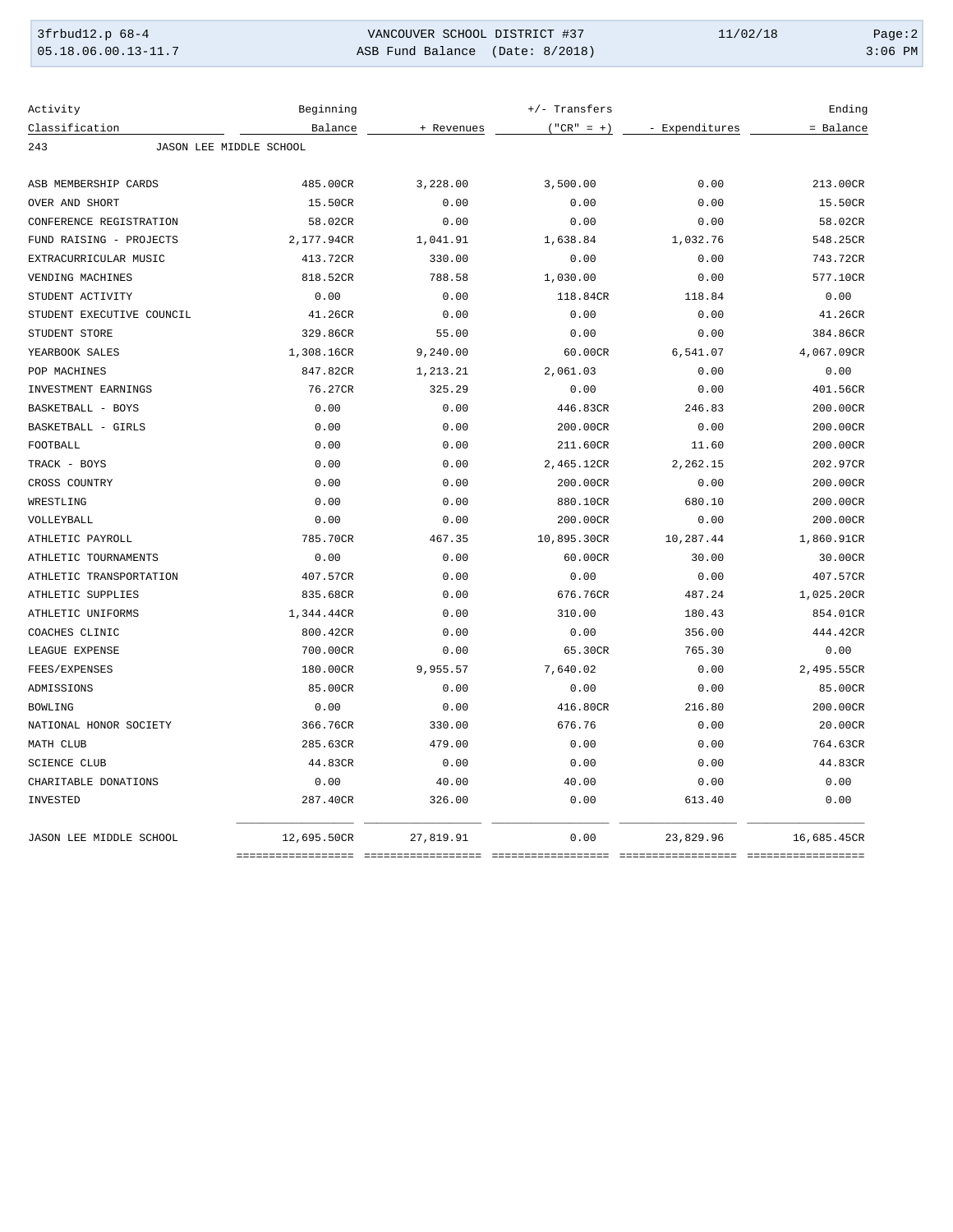| 3frbud12.p 68-4         | VANCOUVER SCHOOL DISTRICT #37   | 11/02/18 | Page:3    |
|-------------------------|---------------------------------|----------|-----------|
| $05.18.06.00.13 - 11.7$ | ASB Fund Balance (Date: 8/2018) |          | $3:06$ PM |

| Activity                 | Beginning            |            | $+/-$ Transfers |                | Ending      |
|--------------------------|----------------------|------------|-----------------|----------------|-------------|
| Classification           | Balance              | + Revenues | $("CR" = +)$    | - Expenditures | = Balance   |
| 244                      | GAISER MIDDLE SCHOOL |            |                 |                |             |
|                          |                      |            |                 |                |             |
| ASB MEMBERSHIP CARDS     | 4,661.56CR           | 3,681.00   | 6, 205.00       | 0.00           | 2,137.56CR  |
| ASB RESERVE              | 1,461.51CR           | 0.00       | 0.00            | 0.00           | 1,461.51CR  |
| OVER AND SHORT           | 109.80CR             | 0.00       | 0.00            | 0.00           | 109.80CR    |
| <b>AWARDS</b>            | 102.48CR             | 0.00       | 0.00            | 0.00           | 102.48CR    |
| CONFERENCE REGISTRATION  | 0.70CR               | 0.00       | 0.00            | 0.00           | 0.70CR      |
| STUDENT ACTIVITY         | 901.54CR             | 0.00       | 1,000.00CR      | 1,614.15       | 287.39CR    |
| STUDENT STORE            | 1,254.47CR           | 0.00       | 0.00            | 0.00           | 1,254.47CR  |
| YEARBOOK SALES           | 3,091.15CR           | 8,040.00   | 0.00            | 7,198.45       | 3,932.70CR  |
| YEARBOOK PRIOR YEAR SALE | 7,875.52CR           | 0.00       | 0.00            | 0.00           | 7,875.52CR  |
| POP MACHINES             | 3,987.69CR           | 1,131.73   | 0.00            | 0.00           | 5,119.42CR  |
| INVESTMENT EARNINGS      | 4,986.37CR           | 560.08     | 0.00            | 0.00           | 5,546.45CR  |
| ATHLETIC PAYROLL         | 1,501.18CR           | 1,053.45   | 13,000.00CR     | 13,449.96      | 2,104.67CR  |
| ATHLETIC SUPPLIES        | 2,067.19CR           | 0.00       | 0.00            | 1,016.90       | 1,050.29CR  |
| ATHLETIC UNIFORMS        | 1,072.53CR           | 0.00       | 0.00            | 558.57         | 513.96CR    |
| FEES/EXPENSES            | 2,665.62CR           | 10,100.00  | 8,000.00        | 30.00          | 4,735.62CR  |
| ADMISSIONS               | 625.94CR             | 75.00      | 0.00            | 0.00           | 700.94CR    |
| MUSIC GENERAL            | 299.35CR             | 90.00      | 0.00            | 0.00           | 389.35CR    |
| MUSIC - UNIFORMS         | 56.46CR              | 0.00       | 0.00            | 0.00           | 56.46CR     |
| MUSIC - CHOIR            | 254.30CR             | 80.00      | 0.00            | 0.00           | 334.30CR    |
| NATIONAL HONOR SOCIETY   | 180.00CR             | 560.00     | 205.00CR        | 385.00         | 560.00CR    |
| INVESTED                 | 1,166.96CR           | 551.68CR   | 0.00            | 0.00           | 615.28CR    |
| GAISER MIDDLE SCHOOL     | 38,322.32CR          | 24,819.58  | 0.00            | 24, 253.03     | 38,888.87CR |
|                          |                      |            |                 |                |             |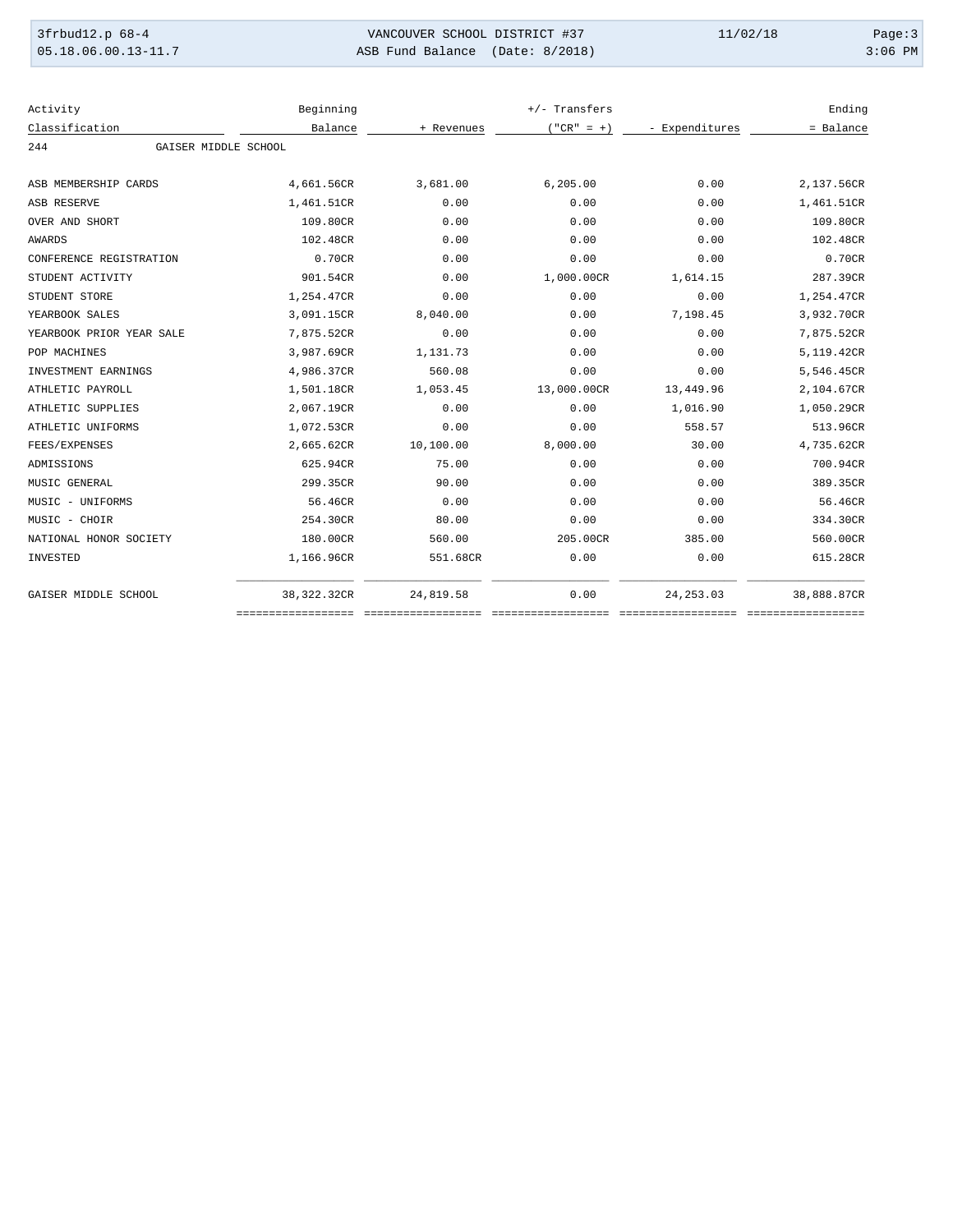| 3frbud12.p 68-4       | VANCOUVER SCHOOL DISTRICT #37   | 11/02/18 | Page:4    |
|-----------------------|---------------------------------|----------|-----------|
| $05.18.06.00.13-11.7$ | ASB Fund Balance (Date: 8/2018) |          | $3:06$ PM |

| Activity                   | Beginning   |            | +/- Transfers |                | Ending      |
|----------------------------|-------------|------------|---------------|----------------|-------------|
| Classification             | Balance     | + Revenues | $("CR" = +)$  | - Expenditures | = Balance   |
| ALKI MIDDLE SCHOOL<br>245  |             |            |               |                |             |
| ASB MEMBERSHIP CARDS       | 8,932.16CR  | 3,950.00   | 11,097.13     | 0.00           | 1,785.03CR  |
| ASB RESERVE                | 5,365.52CR  | 0.00       | 0.00          | 0.00           | 5,365.52CR  |
| ASSEMBLIES                 | 50.00CR     | 0.00       | 0.00          | 0.00           | 50.00CR     |
| <b>AWARDS</b>              | 58.72CR     | 0.00       | 150.00CR      | 49.87          | 158.85CR    |
| CONFERENCE REGISTRATION    | 0.00        | 0.00       | 2,350.00CR    | 1,036.00       | 1,314.00CR  |
| VENDING MACHINES           | 12,288.07CR | 871.66     | 2,650.00      | 0.00           | 10,509.73CR |
| STUDENT ACTIVITY           | 516.74CR    | 0.00       | 300.00CR      | 293.10         | 523.64CR    |
| STUDENT EXECUTIVE COUNCIL  | 109.80CR    | 0.00       | 150.00CR      | 65.00          | 194.80CR    |
| STUDENT STORE              | 5,533.75CR  | 14.25      | 0.00          | 59.53          | 5,488.47CR  |
| YEARBOOK SALES             | 2,535.73CR  | 12,125.00  | 0.00          | 11,329.61      | 3,331.12CR  |
| INVESTMENT EARNINGS        | 6,287.36CR  | 1,005.72   | 0.00          | 0.00           | 7,293.08CR  |
| BASKETBALL - BOYS          | 147.51CR    | 0.00       | 0.00          | 16.26          | 131.25CR    |
| BASKETBALL - GIRLS         | 441.64CR    | 0.00       | 0.00          | 0.00           | 441.64CR    |
| FOOTBALL                   | 22.47CR     | 0.00       | 2,338.19CR    | 184.28         | 2,176.38CR  |
| TRACK - BOYS               | 14.47CR     | 0.00       | 285.53CR      | 176.44         | 123.56CR    |
| TRACK - GIRLS              | 287.59CR    | 0.00       | 12.41CR       | 23.81          | 276.19CR    |
| CROSS COUNTRY              | 83.16CR     | 0.00       | 0.00          | 30.00          | 53.16CR     |
| WRESTLING                  | 31.65CR     | 0.00       | 300.00CR      | 171.22         | 160.43CR    |
| VOLLEYBALL                 | 269.04CR    | 0.00       | 0.00          | 0.00           | 269.04CR    |
| ATHLETIC PAYROLL           | 3,539.68CR  | 225.00     | 19,527.82CR   | 11,609.67      | 11,682.83CR |
| ATHLETIC TRANSPORTATION    | 1,000.28CR  | 0.00       | 0.00          | 0.00           | 1,000.28CR  |
| ATHLETIC SUPPLIES          | 1,748.98CR  | 0.00       | 0.00          | 156.46         | 1,592.52CR  |
| ATHLETIC UNIFORMS          | 534.49CR    | 69.13      | 5,900.00CR    | 6, 250.00      | 253.62CR    |
| ATHLETIC RESERVE           | 1,238.66CR  | 0.00       | 0.00          | 0.00           | 1,238.66CR  |
| COACHES CLINIC             | 850.00CR    | 0.00       | 0.00          | 450.00         | 400.00CR    |
| FEES/EXPENSES              | 9,607.47CR  | 10,390.00  | 18, 277.82    | 1,438.69       | 280.96CR    |
| ADMISSIONS                 | 450.00CR    | 75.00      | 0.00          | 0.00           | 525.00CR    |
| <b>BOWLING</b>             | 0.00        | 0.00       | 300.00CR      | 0.00           | 300.00CR    |
| CLASS OF FY                | 949.63CR    | 598.06     | 0.00          | 0.00           | 1,547.69CR  |
| MUSIC GENERAL              | 175.83CR    | 175.00     | 0.00          | 175.00         | 175.83CR    |
| MUSIC - INSTRUMENTAL       | 164.53CR    | 99.99      | 0.00          | 100.00         | 164.52CR    |
| MUSIC - CHOIR              | 221.86CR    | 409.50     | 0.00          | 409.49         | 221.87CR    |
| S.T.A.N.D.                 | 103.06CR    | 0.00       | 0.00          | 19.54          | 83.52CR     |
| NATIONAL HONOR SOCIETY     | 116.02CR    | 600.00     | 0.00          | 385.00         | 331.02CR    |
| ENVIRONMENTAL/ECOLOGY CLUB | 1.88CR      | 0.00       | 411.00CR      | 411.03         | 1.85CR      |
| INVESTED                   | 19.20CR     | 4.95       | 0.00          | 0.00           | 24.15CR     |
| ALKI MIDDLE SCHOOL         | 63,696.95CR | 30,613.26  | 0.00          | 34,840.00      | 59,470.21CR |
|                            | =========== |            |               |                |             |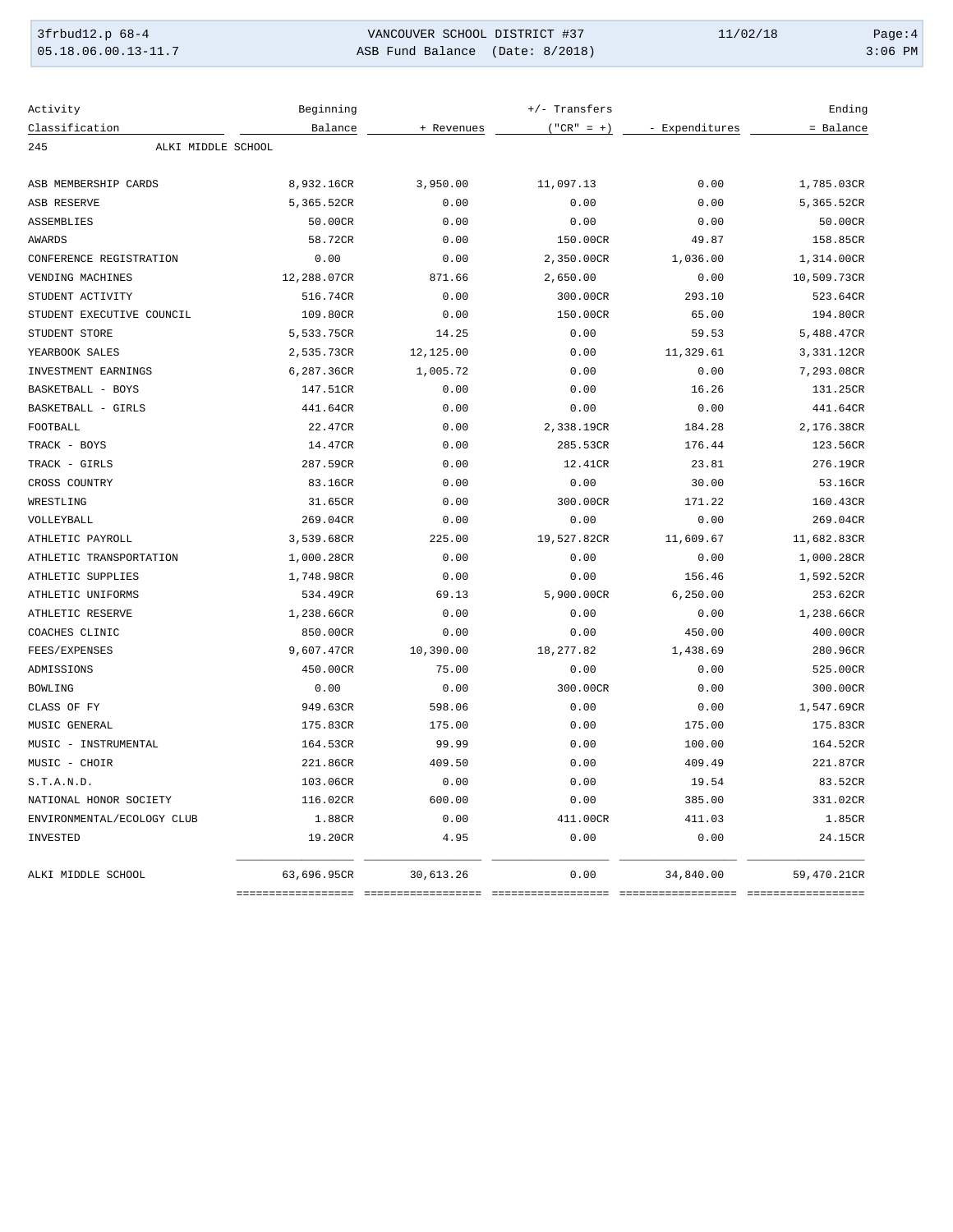| 3frbud12.p 68-4       | VANCOUVER SCHOOL DISTRICT #37   | 11/02/18 | Page: $5$ |
|-----------------------|---------------------------------|----------|-----------|
| $05.18.06.00.13-11.7$ | ASB Fund Balance (Date: 8/2018) |          | $3:06$ PM |

| Activity                  | Beginning               |            | +/- Transfers |                | Ending      |
|---------------------------|-------------------------|------------|---------------|----------------|-------------|
| Classification            | Balance                 | + Revenues | $("CR" = +)$  | - Expenditures | = Balance   |
| 246                       | DISCOVERY MIDDLE SCHOOL |            |               |                |             |
| ASB MEMBERSHIP CARDS      | 3,426.37CR              | 3,605.00   | 6, 160.00     | 0.00           | 871.37CR    |
| ASB RESERVE               | 3,648.98CR              | 0.00       | 4,000.00CR    | 0.00           | 7,648.98CR  |
| OVER AND SHORT            | 259.84CR                | 0.00       | 0.00          | 0.00           | 259.84CR    |
| CONFERENCE REGISTRATION   | 385.00CR                | 0.00       | 0.00          | 185.00         | 200.00CR    |
| FUND RAISING - PROJECTS   | 902.43CR                | 7.00       | 900.00        | 0.00           | 9.43CR      |
| VENDING MACHINES          | 23.99CR                 | 38.87      | 60.00         | 0.00           | 2.86CR      |
| STUDENT ACTIVITY          | 427.13CR                | 0.00       | 0.00          | 0.00           | 427.13CR    |
| STUDENT EXECUTIVE COUNCIL | 191.83CR                | 0.00       | 0.00          | 65.00          | 126.83CR    |
| STUDENT STORE             | 593.85CR                | 62.25      | 640.00        | 0.00           | 16.10CR     |
| YEARBOOK SALES            | 0.00                    | 5,200.00   | 0.00          | 4,233.03       | 966.97CR    |
| YEARBOOK PRIOR YEAR SALE  | 2,432.76CR              | 0.00       | 0.00          | 0.00           | 2,432.76CR  |
| POP MACHINES              | 1,869.64CR              | 1,980.90   | 3,240.00      | 0.00           | 610.54CR    |
| INVESTMENT EARNINGS       | 5,277.39CR              | 528.62     | 0.00          | 0.00           | 5,806.01CR  |
| BASKETBALL - BOYS         | 615.00CR                | 0.00       | 415.00        | 0.00           | 200.00CR    |
| BASKETBALL - GIRLS        | 562.07CR                | 0.00       | 362.07        | 0.00           | 200.00CR    |
| FOOTBALL                  | 631.97CR                | 0.00       | 400.00CR      | 278.37         | 753.60CR    |
| TRACK - BOYS              | 241.61CR                | 0.00       | 215.55CR      | 57.16          | 400.00CR    |
| CROSS COUNTRY             | 400.00CR                | 0.00       | 200.00CR      | 333.84         | 266.16CR    |
| WRESTLING                 | 285.74CR                | 0.00       | 85.74         | 0.00           | 200.00CR    |
| VOLLEYBALL                | 85.10CR                 | 0.00       | 200.00CR      | 0.00           | 285.10CR    |
| ATHLETIC PAYROLL          | 1,981.39CR              | 135.00     | 11,500.00CR   | 7,794.82       | 5,821.57CR  |
| ATHLETIC SUPPLIES         | 2,702.93CR              | 119.00     | 1,647.26CR    | 2,647.84       | 1,821.35CR  |
| ATHLETIC UNIFORMS         | 455.65CR                | 265.00     | 3,500.00CR    | 2,639.81       | 1,580.84CR  |
| ATHLETIC RESERVE          | 1,714.09CR              | 2.00CR     | 0.00          | 883.10         | 828.99CR    |
| COACHES CLINIC            | 153.75CR                | 0.00       | 0.00          | 89.00          | 64.75CR     |
| LEAGUE EXPENSE            | 43.83CR                 | 0.00       | 0.00          | 0.00           | 43.83CR     |
| FEES/EXPENSES             | 2,640.06CR              | 8,564.00   | 10,000.00     | 0.00           | 1,204.06CR  |
| <b>BOWLING</b>            | 600.00CR                | 0.00       | 200.00CR      | 499.76         | 300.24CR    |
| <b>DRAMA</b>              | 421.92CR                | 420.00     | 0.00          | 456.52         | 385.40CR    |
| MUSIC GENERAL             | 1,100.69CR              | 0.00       | 0.00          | 0.00           | 1,100.69CR  |
| MUSIC - INSTRUMENTAL      | 1,462.90CR              | 2,211.50   | 0.00          | 1,956.76       | 1,717.64CR  |
| MUSIC - VOCAL             | 152.93CR                | 240.00     | 0.00          | 240.00         | 152.93CR    |
| MATH CLUB                 | 100.00CR                | 50.00      | 0.00          | 0.00           | 150.00CR    |
| INVESTED                  | 47.72CR                 | 45.00CR    | 0.00          | 0.00           | 2.72CR      |
| DISCOVERY MIDDLE SCHOOL   | 35,838.56CR             | 23,380.14  | 0.00          | 22,360.01      | 36,858.69CR |
|                           | ==============          |            |               |                |             |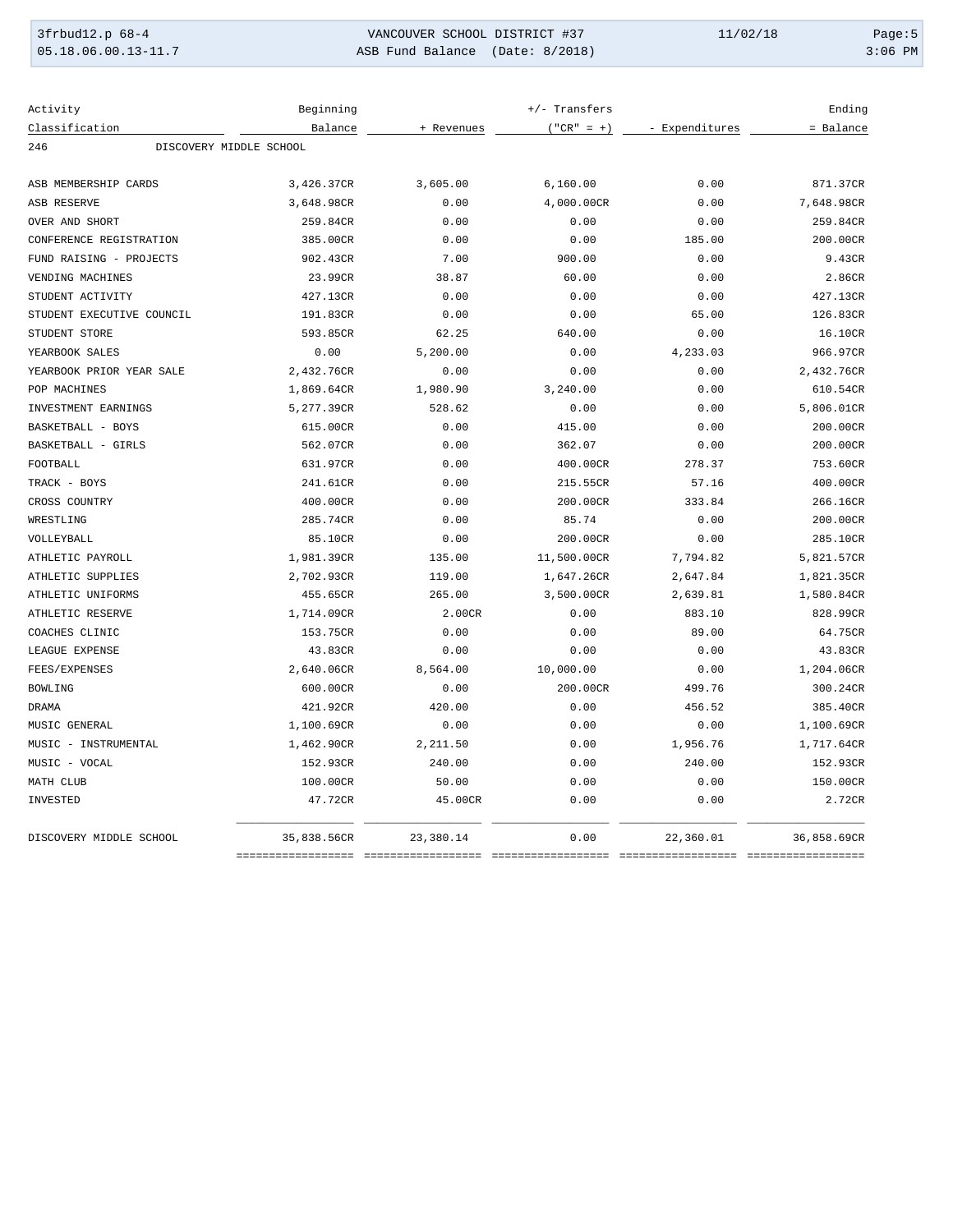| 3frbud12.p 68-4       | VANCOUVER SCHOOL DISTRICT #37   | 11/02/18 | Page:6    |
|-----------------------|---------------------------------|----------|-----------|
| $05.18.06.00.13-11.7$ | ASB Fund Balance (Date: 8/2018) |          | $3:06$ PM |

| Activity                       | Beginning   |            | +/- Transfers |                | Ending      |
|--------------------------------|-------------|------------|---------------|----------------|-------------|
| Classification                 | Balance     | + Revenues | $("CR" = +)$  | - Expenditures | = Balance   |
| JEFFERSON MIDDLE SCHOOL<br>247 |             |            |               |                |             |
| ASB MEMBERSHIP CARDS           | 4,607.06CR  | 5,100.00   | 0.00          | 0.00           | 9,707.06CR  |
| ASB RESERVE                    | 2,982.63CR  | 0.00       | 0.00          | 449.59         | 2,533.04CR  |
| OVER AND SHORT                 | 10.77CR     | 0.00       | 0.00          | 0.00           | 10.77CR     |
| CONFERENCE REGISTRATION        | 0.00        | 0.00       | 462.00CR      | 462.00         | 0.00        |
| VENDING MACHINES               | 1,241.88CR  | 0.00       | 1,241.88      | 0.00           | 0.00        |
| STUDENT EXECUTIVE COUNCIL      | 1.80CR      | 0.00       | 100.00CR      | 88.29          | 13.51CR     |
| SNACK/JUICE VENDING MACHINE    | 651.55CR    | 479.41     | 643.12        | 0.00           | 487.84CR    |
| YEARBOOK SALES                 | 3,853.56CR  | 14,170.00  | 1,313.27      | 13,239.50      | 3,470.79CR  |
| YEARBOOK PRIOR YEAR SALE       | 0.00        | 0.00       | 1,313.27CR    | 0.00           | 1,313.27CR  |
| INVESTMENT EARNINGS            | 1,156.09CR  | 626.62     | 0.00          | 0.00           | 1,782.71CR  |
| BASKETBALL - GIRLS             | 286.69CR    | 0.00       | 0.00          | 0.00           | 286.69CR    |
| CROSS COUNTRY                  | 0.00        | 0.00       | 138.72CR      | 138.72         | 0.00        |
| ATHLETIC PAYROLL               | 1.00CR      | 0.00       | 11,500.00CR   | 10,901.72      | 599.28CR    |
| ATHLETIC TRANSPORTATION        | 350.78CR    | 0.00       | 0.00          | 0.00           | 350.78CR    |
| ATHLETIC UNIFORMS              | 169.51CR    | 695.00     | 0.00          | 262.92         | 601.59CR    |
| ATHLETIC RESERVE               | 1.36CR      | 0.00       | 0.00          | 0.00           | 1.36CR      |
| FEES/EXPENSES                  | 2,990.36CR  | 13,310.00  | 10,700.72     | 1,217.20       | 4,382.44CR  |
| AWARDS                         | 9.83CR      | 0.00       | 0.00          | 0.00           | 9.83CR      |
| ADMISSIONS                     | 105.00CR    | 50.00      | 0.00          | 0.00           | 155.00CR    |
| <b>DRAMA</b>                   | 4,477.92CR  | 1,290.00   | 0.00          | 1,145.11       | 4,622.81CR  |
| MUSIC GENERAL                  | 2,049.06CR  | 160.00     | 0.00          | 505.00         | 1,704.06CR  |
| MUSIC - INSTRUMENTAL           | 754.83CR    | 1,034.01   | 125.00CR      | 388.80         | 1,525.04CR  |
| MUSIC - CHOIR                  | 145.75CR    | 597.50     | 125.00        | 0.00           | 618.25CR    |
| NATIONAL HONOR SOCIETY         | 0.00        | 0.00       | 385.00CR      | 385.00         | 0.00        |
| CHARITABLE DONATIONS           | 0.00        | 1,294.31   | 0.00          | 1,294.31       | 0.00        |
| INVESTED                       | 127.57CR    | 30.00      | 0.00          | 152.47         | 5.10CR      |
| JEFFERSON MIDDLE SCHOOL        | 25,975.00CR | 38,836.85  | 0.00          | 30,630.63      | 34,181.22CR |
|                                |             |            |               |                |             |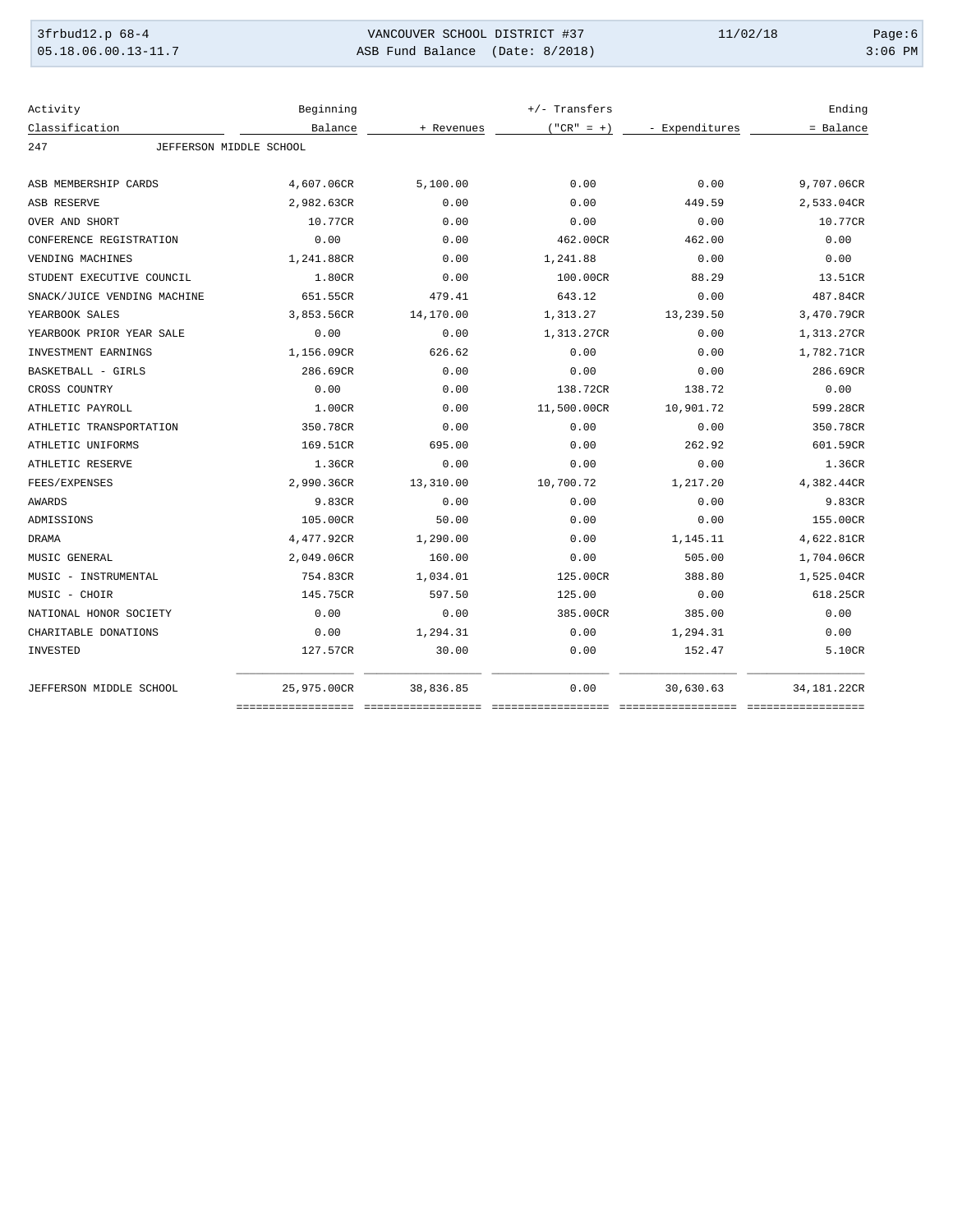| 3frbud12.p 68-4     | VANCOUVER SCHOOL DISTRICT #37   | 11/02/18 | Page:7    |
|---------------------|---------------------------------|----------|-----------|
| 05.18.06.00.13-11.7 | ASB Fund Balance (Date: 8/2018) |          | $3:06$ PM |

| Activity                         | Beginning   |            | +/- Transfers |                | Ending       |  |
|----------------------------------|-------------|------------|---------------|----------------|--------------|--|
| Classification                   | Balance     | + Revenues | $("CR" = +)$  | - Expenditures | = Balance    |  |
| 442<br>SCHOOL OF ARTS & ACADEMIC |             |            |               |                |              |  |
| ASB MEMBERSHIP CARDS             | 0.00        | 10,935.00  | 0.00          | 5,474.81       | 5,460.19CR   |  |
| ASB RESERVE                      | 104.98CR    | 42.00      | 10,000.00CR   | 0.00           | 10,146.98CR  |  |
| OVER AND SHORT                   | 107.50CR    | 4.00CR     | 0.00          | 0.00           | 103.50CR     |  |
| LITERACY MAGAZINE                | 1,275.85CR  | 1,278.00   | 0.00          | 1,826.84       | 727.01CR     |  |
| VENDING MACHINES                 | 130.60CR    | 184.09     | 79.48CR       | 0.00           | 394.17CR     |  |
| STUDENT ACTIVITY                 | 16,183.27CR | 15,783.23  | 1,187.37      | 28, 348.79     | 2,430.34CR   |  |
| STUDENT EXECUTIVE COUNCIL        | 329.03CR    | 30.00      | 5,577.82CR    | 5,936.85       | 0.00         |  |
| SNACK/JUICE VENDING MACHINE      | 2,053.55CR  | 14.82      | 0.00          | 0.00           | 2,068.37CR   |  |
| YEARBOOK SALES                   | 18,288.47CR | 23, 216.00 | 25,912.01     | 15,592.46      | 0.00         |  |
| YEARBOOK PRIOR YEAR SALE         | 0.00        | 0.00       | 17,381.36CR   | 2,236.77       | 15,144.59CR  |  |
| POP MACHINES                     | 6,270.60CR  | 136.12     | 5,939.28      | 0.00           | 467.44CR     |  |
| INVESTMENT EARNINGS              | 11,369.87CR | 2,748.66   | 1,211.56      | 0.00           | 12,906.97CR  |  |
| <b>DRAMA</b>                     | 3,419.17CR  | 7,814.18   | 0.00          | 965.00         | 10,268.35CR  |  |
| MUSIC GENERAL                    | 2,585.46CR  | 1,887.19   | 89.00CR       | 1,091.11       | 3,470.54CR   |  |
| MUSIC - INSTRUMENTAL             | 2,148.38CR  | 21,071.84  | 0.00          | 21, 141.06     | 2,079.16CR   |  |
| MUSIC - VOCAL                    | 10,442.06CR | 7,107.73   | 0.00          | 3,710.23       | 13,839.56CR  |  |
| MUSIC TRIPS                      | 14.00CR     | 0.00       | 0.00          | 0.00           | 14.00CR      |  |
| THEATER TECH                     | 187.80CR    | 0.00       | 0.00          | 0.00           | 187.80CR     |  |
| AMERICAN SIGN LANGUAGE           | 193.00CR    | 0.00       | 0.00          | 0.00           | 193.00CR     |  |
| <b>DRAMA</b>                     | 0.00        | 228.00     | 0.00          | 0.00           | 228.00CR     |  |
| DANCE TEAM CLUB                  | 8,554.90CR  | 21,364.99  | 0.00          | 23, 385.35     | 6,534.54CR   |  |
| EXTENDED DAY - CHOIR             | 479.47CR    | 0.00       | 0.00          | 0.00           | 479.47CR     |  |
| MODEL U.N.                       | 0.00        | 10,385.06  | 1,211.56CR    | 11,554.77      | 41.85CR      |  |
| NATIONAL HONOR SOCIETY           | 5,513.30CR  | 1,020.00   | 0.00          | 223.45         | 6,309.85CR   |  |
| SKILLS USA MEDIA TECH            | 0.00        | 11,361.82  | 0.00          | 10,537.50      | 824.32CR     |  |
| MATH CLUB                        | 242.50CR    | 105.00     | 0.00          | 115.00         | 232.50CR     |  |
| <b>SCIENCE CLUB</b>              | 223.15CR    | 0.00       | 0.00          | 0.00           | 223.15CR     |  |
| CHILDRENS THEATRE CLUB           | 207.72CR    | 0.00       | 0.00          | 0.00           | 207.72CR     |  |
| MOVING IMAGE ARTS CLUB           | 4,476.19CR  | 290.00     | 0.00          | 0.00           | 4,766.19CR   |  |
| RECORDING PRODUCTION CLUB        | 2,083.93CR  | 26.00      | 0.00          | 0.00           | 2,109.93CR   |  |
| PEACE JAM CLUB                   | 45.00CR     | 0.00       | 0.00          | 0.00           | 45.00CR      |  |
| DANCE MOVEMENT COMPOSITION       | 16.57CR     | 0.00       | 0.00          | 0.00           | 16.57CR      |  |
| ARTS MARKETING CLUB              | 1,300.00CR  | 719.00     | 0.00          | 597.29         | 1,421.71CR   |  |
| CHARITABLE DONATIONS             | 0.00        | 89.00      | 89.00         | 0.00           | 0.00         |  |
| INVESTED                         | 400.00CR    | 0.00       | 0.00          | 0.00           | 400.00CR     |  |
| SCHOOL OF ARTS & ACADEMIC        | 98,646.32CR | 137,833.73 | 0.00          | 132,737.28     | 103,742.77CR |  |
|                                  |             |            |               |                |              |  |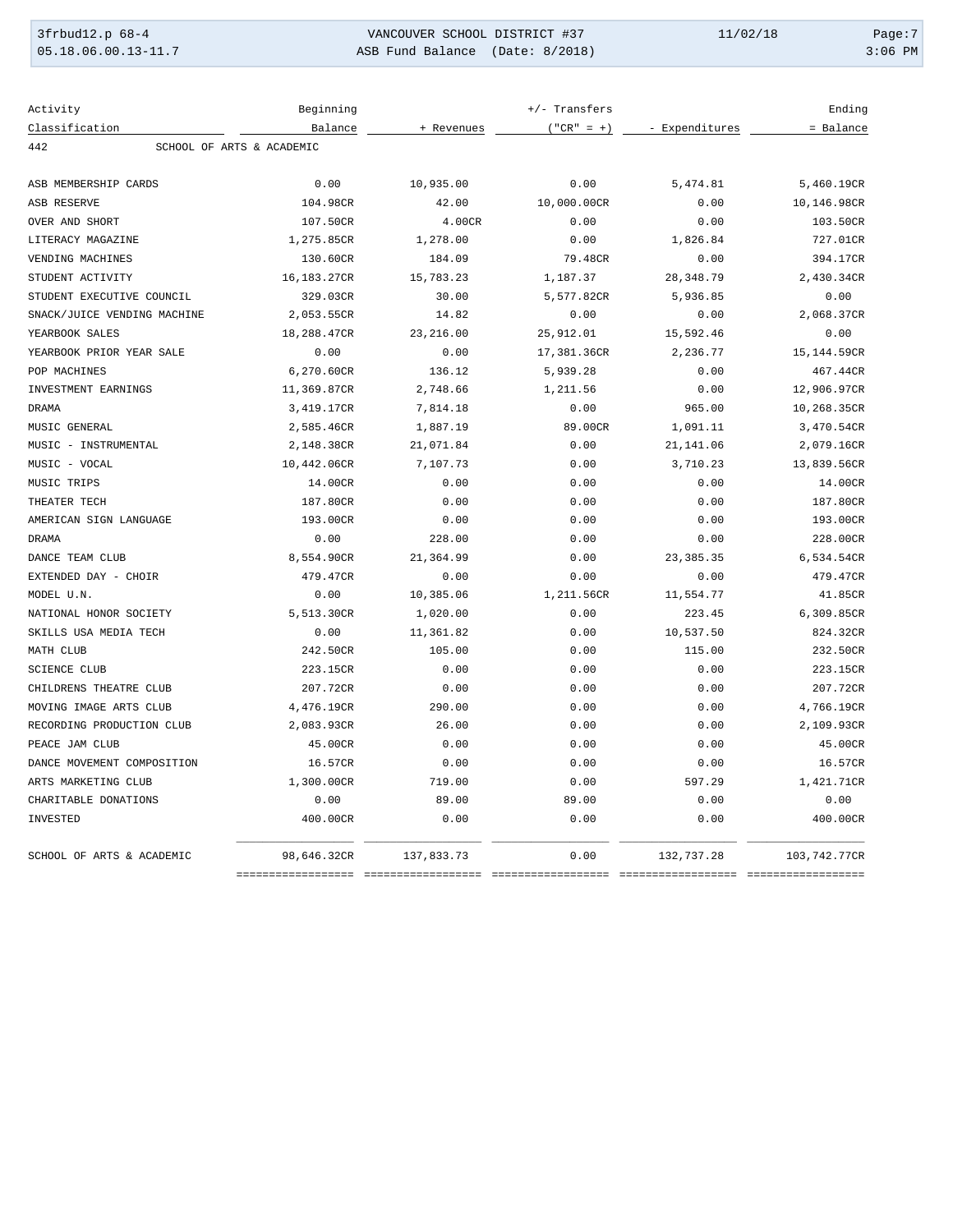| 3frbud12.p 68-4     | VANCOUVER SCHOOL DISTRICT #37   | 11/02/18 | Page:8    |
|---------------------|---------------------------------|----------|-----------|
| 05.18.06.00.13-11.7 | ASB Fund Balance (Date: 8/2018) |          | $3:06$ PM |

| Activity                   | Beginning   |            | +/- Transfers |                | Ending      |
|----------------------------|-------------|------------|---------------|----------------|-------------|
| Classification             | Balance     | + Revenues | $("CR" = +)$  | - Expenditures | = Balance   |
| 450<br>COLUMBIA RIVER HIGH |             |            |               |                |             |
| ASB MEMBERSHIP CARDS       |             |            |               |                |             |
|                            | 0.00        | 26,174.50  | 25,910.65     | 0.00           | 263.85CR    |
| ASB RESERVE                | 34,461.44CR | 1,925.00   | 2,180.00      | 93.38          | 34,113.06CR |
| OVER AND SHORT             | 190.16CR    | 9.12CR     | 99.00CR       | 0.00           | 280.04CR    |
| EDUCATIONAL FUND           | 1,402.16CR  | 0.00       | 0.00          | 320.00         | 1,082.16CR  |
| RALLY SOUAD                | 250.00CR    | 11,387.00  | 43.35CR       | 11,540.35      | 140.00CR    |
| VENDING MACHINES           | 1,726.09CR  | 3,103.15   | 3,000.00      | 0.00           | 1,829.24CR  |
| STUDENT ACTIVITY           | 185.20CR    | 0.00       | 0.00          | 51.00          | 134.20CR    |
| STUDENT EXECUTIVE COUNCIL  | 5,305.04CR  | 12,861.89  | 440.37        | 10,719.80      | 7,006.76CR  |
| STUDENT STORE              | 4,837.32CR  | 12,298.01  | 5,085.86      | 6,325.52       | 5,723.95CR  |
| YEARBOOK SALES             | 12,141.35CR | 23,985.00  | 4,493.38      | 23,261.09      | 8,371.88CR  |
| YEARBOOK ADVERTISING       | 0.00        | 0.00       | 204.79CR      | 204.79         | 0.00        |
| YEARBOOK PRIOR YEAR SALE   | 0.00        | 60.00      | 0.00          | 0.00           | 60.00CR     |
| INVESTMENT EARNINGS        | 29.14CR     | 4,620.64   | 2,200.00      | 0.00           | 2,449.78CR  |
| <b>BASEBALL</b>            | 4,500.00CR  | 1,807.00   | 4,500.00CR    | 7,391.12       | 3,415.88CR  |
| BASKETBALL - BOYS          | 1,050.00CR  | 0.00       | 550.00CR      | 747.53         | 852.47CR    |
| BASKETBALL - GIRLS         | 550.00CR    | 0.00       | 550.00CR      | 401.40         | 698.60CR    |
| FOOTBALL                   | 362.07CR    | 0.00       | 424.37CR      | 786.44         | 0.00        |
| GOLF - BOYS                | 253.00CR    | 0.00       | 2,589.00CR    | 2,592.00       | 250.00CR    |
| GOLF - GIRLS               | 250.00CR    | 1,380.00   | 250.00CR      | 1,777.18       | 102.82CR    |
| SWIMMING - BOYS            | 0.00        | 820.01     | 4,292.58CR    | 4,712.59       | 400.00CR    |
| SWIMMING - GIRLS           | 421.62CR    | 508.50     | 1,948.05CR    | 2,427.17       | 451.00CR    |
| TENNIS - BOYS              | 373.20CR    | 0.00       | 500.00CR      | 211.33         | 661.87CR    |
| TENNIS - GIRLS             | 550.00CR    | 0.00       | 550.00CR      | 222.16         | 877.84CR    |
| TRACK - BOYS               | 1.35CR      | 0.00       | 0.00          | 0.00           | 1.35CR      |
| TRACK - GIRLS              | 7,626.38CR  | 3,367.00   | 1,000.00CR    | 6,563.29       | 5,430.09CR  |
| CROSS COUNTRY              | 644.00CR    | 405.00     | 250.00CR      | 525.00         | 774.00CR    |
| WRESTLING                  | 4,339.02CR  | 4,588.00   | 750.00CR      | 2,554.99       | 7,122.03CR  |
| VOLLEYBALL                 | 1,105.03CR  | 0.00       | 3,554.16CR    | 3,150.92       | 1,508.27CR  |
| GYMNASTICS                 | 6,406.93CR  | 1,506.00   | 1,630.94      | 4,214.80       | 2,067.19CR  |
| ATHLETIC PAYROLL           | 4,304.32CR  | 0.00       | 46,339.81CR   | 50,644.13      | 0.00        |
| ATHLETIC TOURNAMENTS       | 78.27CR     | 1,102.03   | 31,194.69CR   | 32, 374.99     | 0.00        |
| ATHLETIC TRANSPORTATION    | 800.27CR    | 1,848.45   | 41,810.35CR   | 44,459.07      | 0.00        |
| ATHLETIC SUPPLIES          | 8,719.49CR  | 500.00     | 6,293.35      | 2,874.31       | 51.83CR     |
| ATHLETIC UNIFORMS          | 6,847.33CR  | 25.00      | 6,500.00      | 0.00           | 372.33CR    |
| ATHLETIC RESERVE           | 42,706.43CR | 828.00     | 4,932.76      | 0.00           | 38,601.67CR |
| COACHES CLINIC             | 1,758.00CR  | 0.00       | 900.89CR      | 2,658.89       | 0.00        |
| LEAGUE EXPENSE             | 0.00        | 0.00       | 5,160.00CR    | 5,131.00       | 29.00CR     |
| FEES/EXPENSES              | 0.00        | 42,120.50  | 42,120.50     | 0.00           | 0.00        |
| AWARDS                     | 706.24CR    | 0.00       | 5,256.00CR    | 5,374.69       | 587.55CR    |
| ADMISSIONS                 | 850.64CR    | 62,176.63  | 61,984.46     | 0.00           | 1,042.81CR  |
| SOCCER - BOYS              | 0.00        | 0.00       | 105.00CR      | 105.00         | 0.00        |
| SOFTBALL                   | 3,530.51CR  | 0.00       | 2,450.00CR    | 1,260.22       | 4,720.29CR  |
| SOCCER - GIRLS             | 3,380.64CR  | 0.00       | 1,460.00CR    | 3,366.19       | 1,474.45CR  |
| BOWLING                    | 250.00CR    | 0.00       | 250.00CR      | 0.00           | 500.00CR    |
| DRAMA                      | 1,798.00CR  | 949.95     | 0.00          | 1,420.38       | 1,327.57CR  |
| HORTICULTURE               | 10,599.58CR | 6,728.02   | 0.00          | 6,699.59       | 10,628.01CR |
| MUSIC GENERAL              | 0.00        | 822.50     | 1,853.05CR    | 2,675.55       | 0.00        |
| MUSIC - INSTRUMENTAL       | 0.00        | 4,511.55   | 941.95CR      | 5,410.48       | 43.02CR     |
| MUSIC - VOCAL              | 781.00CR    | 210.00     | 0.00          | 0.00           | 991.00CR    |
| KNOWLEDGE BOWL             | 57.40CR     | 0.00       | 0.00          | 0.00           | 57.40CR     |
| MOCK TRIAL                 | 1,501.69CR  | 160.00     | 0.00          | 649.04         | 1,012.65CR  |
| DECA - CO-OP I             | 0.00        | 12,646.00  | 5,085.86CR    | 17,381.86      | 350.00CR    |
| AMERICAN SIGN LANGUAGE     | 64.65CR     | 0.00       | 0.00          | 0.00           | 64.65CR     |
| MODEL U.N.                 | 0.00        | 2,201.43   | 275.00CR      | 1,950.00       | 526.43CR    |
| KEY CLUB                   | 1,879.07CR  | 646.76     | 0.00          | 428.11         | 2,097.72CR  |
|                            |             |            |               |                |             |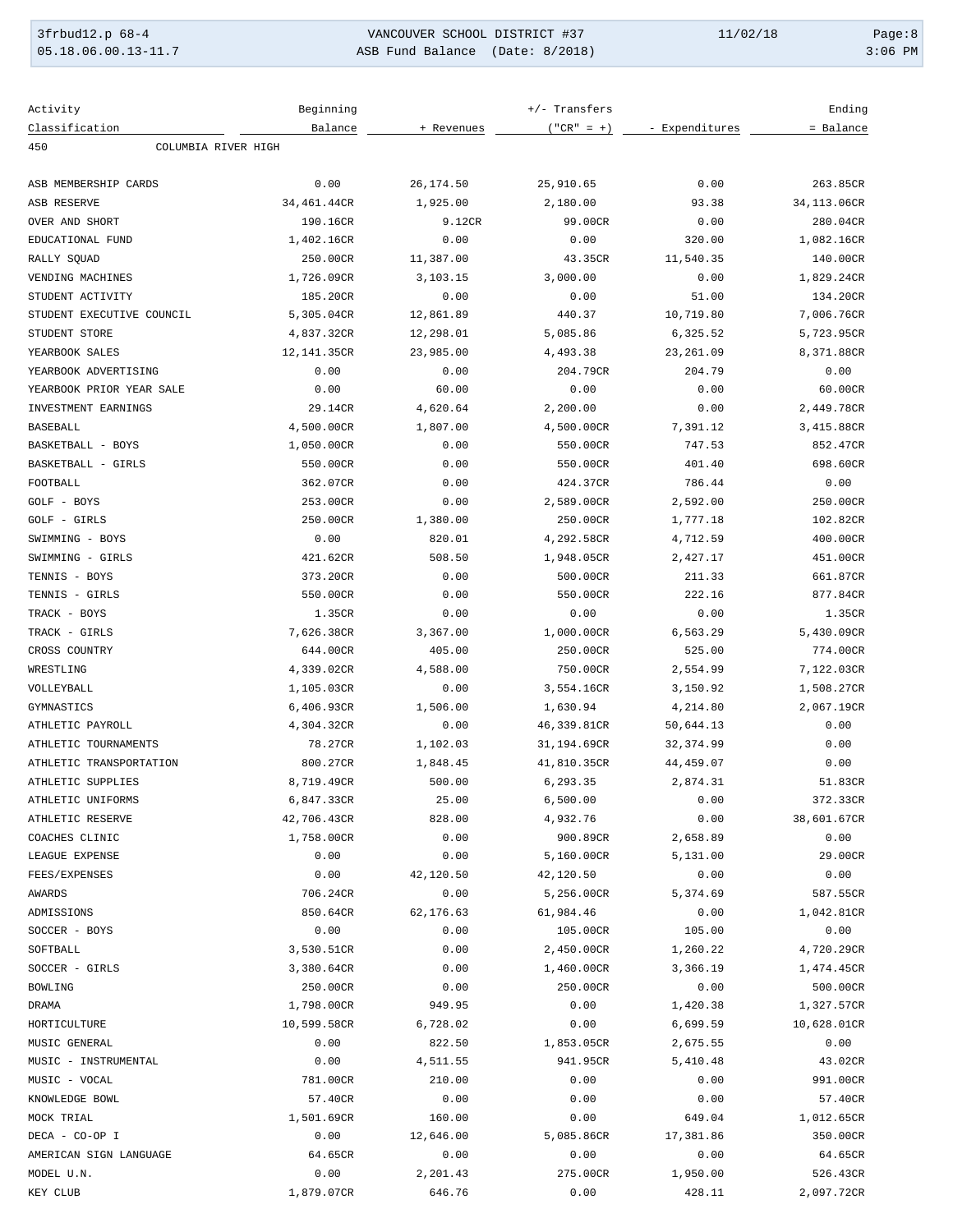| 3frbud12.p 68-4       | VANCOUVER SCHOOL DISTRICT #37   | 11/02/18 | Page:9    |
|-----------------------|---------------------------------|----------|-----------|
| $05.18.06.00.13-11.7$ | ASB Fund Balance (Date: 8/2018) |          | $3:06$ PM |

| Activity                   | Beginning     |            | +/- Transfers |                | Ending       |
|----------------------------|---------------|------------|---------------|----------------|--------------|
| Classification             | Balance       | + Revenues | $("CR" = +)$  | - Expenditures | = Balance    |
| 450<br>COLUMBIA RIVER HIGH |               |            |               |                |              |
|                            |               |            |               |                |              |
| NATIONAL HONOR SOCIETY     | 1,961.52CR    | 1,210.00   | 0.00          | 447.15         | 2,724.37CR   |
| NATIONAL HISTORY BOWL      | 412.91CR      | 575.00     | 0.00          | 550.43         | 437.48CR     |
| SKILLS USA MEDIA TECH      | 776.04CR      | 3,131.72   | 2,180.00CR    | 5,669.24       | 418.52CR     |
| EQUESTRIAN                 | 0.01CR        | 35.00      | 105.00CR      | 50.00          | 90.01CR      |
| JOURNALISM CLUB            | 0.00          | 30.00      | 333.21CR      | 363.21         | 0.00         |
| NATURAL HELPERS            | 43.25CR       | 0.00       | 0.00          | 0.00           | 43.25CR      |
| ROBOTICS CLUB              | 35.00CR       | 0.00       | 0.00          | 0.00           | 35.00CR      |
| RED CROSS                  | 214.90CR      | 0.00       | 0.00          | 0.00           | 214.90CR     |
| INTERACT                   | 110.01CR      | 0.00       | 0.00          | 0.00           | 110.01CR     |
| ARTS ACTIVITIES            | 142.09CR      | 0.00       | 17.16CR       | 159.25         | 0.00         |
| <b>DORENBECKER</b>         | 1.00CR        | 60,130.18  | 0.00          | 60,131.18      | 0.00         |
| INVESTED                   | 16.70CR       | 985.00     | 1,001.00      | 0.00           | 0.70CR       |
| COLUMBIA RIVER HIGH        | 183, 287.46CR | 314,361.30 | 0.00          | 343,027.81     | 154,620.95CR |
|                            |               |            |               |                |              |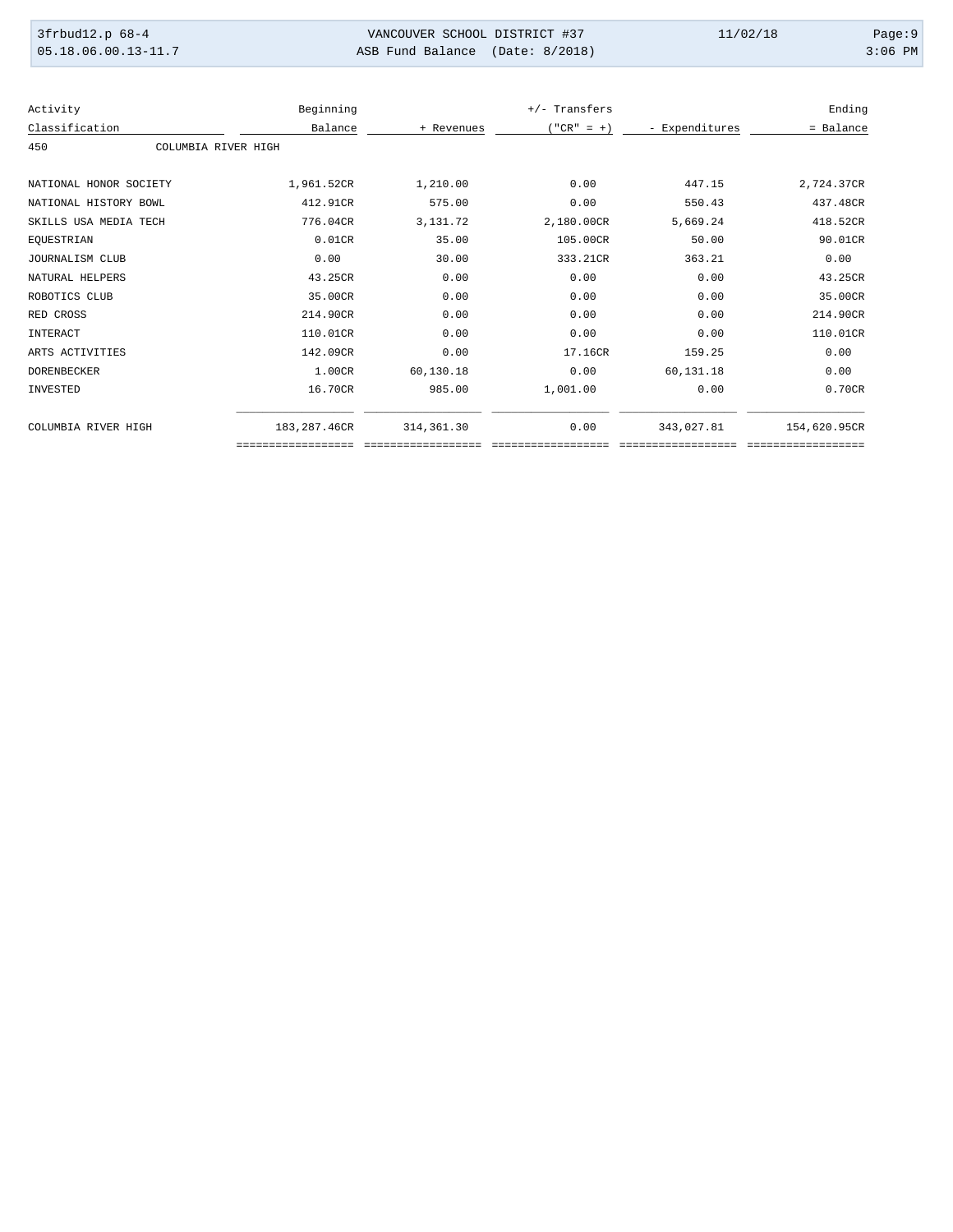| 3frbud12.p 68-4       | VANCOUVER SCHOOL DISTRICT #37   | 11/02/18 | Page:10   |
|-----------------------|---------------------------------|----------|-----------|
| $05.18.06.00.13-11.7$ | ASB Fund Balance (Date: 8/2018) |          | $3:06$ PM |

| Activity                   | Beginning   |            | +/- Transfers |                | Ending             |
|----------------------------|-------------|------------|---------------|----------------|--------------------|
| Classification             | Balance     | + Revenues | $("CR" = +)$  | - Expenditures | = Balance          |
| FORT VANCOUVER HIGH<br>451 |             |            |               |                |                    |
| ASB MEMBERSHIP CARDS       | 0.09CR      | 17,245.20  | 17,245.29     | 0.00           | 0.00               |
| ASB RESERVE                | 25,973.45CR | 0.00       | 6,173.46CR    | 9,042.23       | 23,104.68CR        |
| OVER AND SHORT             | 0.00        | 78.94CR    | 134.94CR      | 0.00           | 56.00CR            |
| VENDING MACHINES           | 0.00        | 871.12     | 871.12        | 0.00           | 0.00               |
| STUDENT EXECUTIVE COUNCIL  | 4,790.72CR  | 15,776.40  | 2,097.95CR    | 12,053.12      | 10,611.95CR        |
| MARKETPLACE                | 2,785.79CR  | 19,925.75  | 6,654.54      | 12,928.00      | 3,129.00CR         |
| YEARBOOK SALES             | 0.00        | 10,270.00  | 0.00          | 8,254.43       | 2,015.57CR         |
| YEARBOOK PRIOR YEAR SALE   | 0.00        | 65.00      | 0.00          | 0.00           | 65.00CR            |
| HONOR CORD                 | 0.00        | 420.00     | 420.00        | 0.00           | 0.00               |
| POP MACHINES               | 0.00        | 8,642.35   | 8,642.35      | 0.00           | 0.00               |
| INVESTMENT EARNINGS        | 0.00        | 1,894.74   | 1,367.80      | 0.00           | 526.94CR           |
| BASKETBALL - GIRLS         | 0.00        | 50.00      | 0.00          | 0.00           | 50.00CR            |
| GOLF - BOYS                | 1.00CR      | 0.00       | 0.00          | 0.00           | 1.00CR             |
| GOLF - GIRLS               | 1.00CR      | 0.00       | 520.32CR      | 521.32         | 0.00               |
| SWIMMING - BOYS            | 0.00        | 0.00       | 938.95CR      | 434.95         | 504.00CR           |
| SWIMMING - GIRLS           | 0.00        | 0.00       | 973.05CR      | 973.05         | 0.00               |
| TRACK - BOYS               | 120.00CR    | 50.00      | 0.00          | 125.64         | 44.36CR            |
| WRESTLING                  | 1.00CR      | 0.00       | 187.22CR      | 188.22         | 0.00               |
| ATHLETIC PAYROLL           | 0.00        | 0.00       | 45,372.67CR   | 45, 372.67     | 0.00               |
| ATHLETIC TOURNAMENTS       | 0.00        | 70.00      | 14,651.00CR   | 14,721.00      | 0.00               |
| ATHLETIC TRANSPORTATION    | 0.00        | 0.00       | 1,812.73CR    | 1,812.73       | 0.00               |
| ATHLETIC SUPPLIES          | 0.00        | 0.00       | 117.04CR      | 117.04         | 0.00               |
| ATHLETIC RESERVE           | 0.00        | 448.00     | 14,608.72CR   | 12,770.64      | 2,286.08CR         |
| COACHES CLINIC             | 0.00        | 0.00       | 745.74CR      | 745.74         | 0.00               |
| LEAGUE EXPENSE             | 0.00        | 0.00       | 4,203.50CR    | 4,203.50       | 0.00               |
| FEES/EXPENSES              | 0.00        | 23,596.58  | 23,561.58     | 35.00          | 0.00               |
| AWARDS                     | 0.00        | 0.00       | 986.59CR      | 986.44         | 0.15CR             |
| ADMISSIONS                 | 0.00        | 38, 341.96 | 34,659.59     | 3,682.37       | 0.00               |
| SOFTBALL                   | 0.00        | 0.00       | 27.05CR       | 27.05          | 0.00               |
| CLASS OF FY                | 1,205.50CR  | 2,954.75   | 807.35CR      | 807.35         | 4,160.25CR         |
| HORTICULTURE               | 11,194.53CR | 8,398.00   | 0.00          | 7,010.13       | 12,582.40CR        |
| MUSIC GENERAL              | 785.17CR    | 570.00     | 0.00          | 0.00           | 1,355.17CR         |
| MUSIC - INSTRUMENTAL       | 246.42CR    | 560.00     | 0.00          | 358.81         | 447.61CR           |
| MUSIC - VOCAL              | 0.00        | 662.50     | 0.00          | 466.58         | 195.92CR           |
| KNOWLEDGE BOWL             | 0.00        | 210.00     | 25.00CR       | 235.00         | 0.00               |
| DRAMA                      | 1,529.68CR  | 2,269.00   | 0.00          | 3,000.00       | 798.68CR           |
| KEY CLUB                   | 491.80CR    | 2,127.70   | 0.00          | 1,764.18       | 855.32CR           |
| NATIONAL HONOR SOCIETY     | 0.00        | 1,085.00   | 200.00CR      | 480.00         | 805.00CR           |
| INTERNATIONAL CLUB         | 43.09CR     | 0.00       | 0.00          | 0.00           | 43.09CR            |
| SPIRIT/SERVICE COMMISSION  | 34.49CR     | 0.00       | 34.49         | 0.00           | 0.00               |
| SKILLS USA COMMERCIAL FOO  | 57.24CR     | 75.00      | 2,108.76CR    | 2,241.00       | 0.00               |
| SKILLS USA ART & PHOTO     | 1,806.08CR  | 3,231.82   | 798.00        | 3,745.97       | 493.93CR           |
| SKILLS USA ELECTRONICS     | 277.75CR    | 300.00     | 157.56        | 420.19         | 0.00               |
| CHEMISTRY CLUB             | 615.39CR    | 720.00     | 0.00          | 336.00         | 999.39CR           |
| <b>SCIENCE CLUB</b>        | 947.25CR    | 0.00       | 0.00          | 0.00           | 947.25CR           |
| RED CROSS                  | 6,418.03CR  | 872.00     | 0.00          | 2,925.03       | 4,365.00CR         |
| WIAA TOURNAMENT            | 0.46CR      | 0.00       | 0.46          | 0.00           | 0.00               |
| CHARITABLE DONATIONS       | 0.00        | 81.00      | 0.00          | 81.00          | 0.00               |
| INVESTED                   | 539.26CR    | 1,740.00   | 2,279.26      | 0.00           | 0.00               |
| FORT VANCOUVER HIGH        | 59,865.19CR | 163,444.93 | 0.00          | 152,866.38     | 70,443.74CR        |
|                            |             |            |               |                | ================== |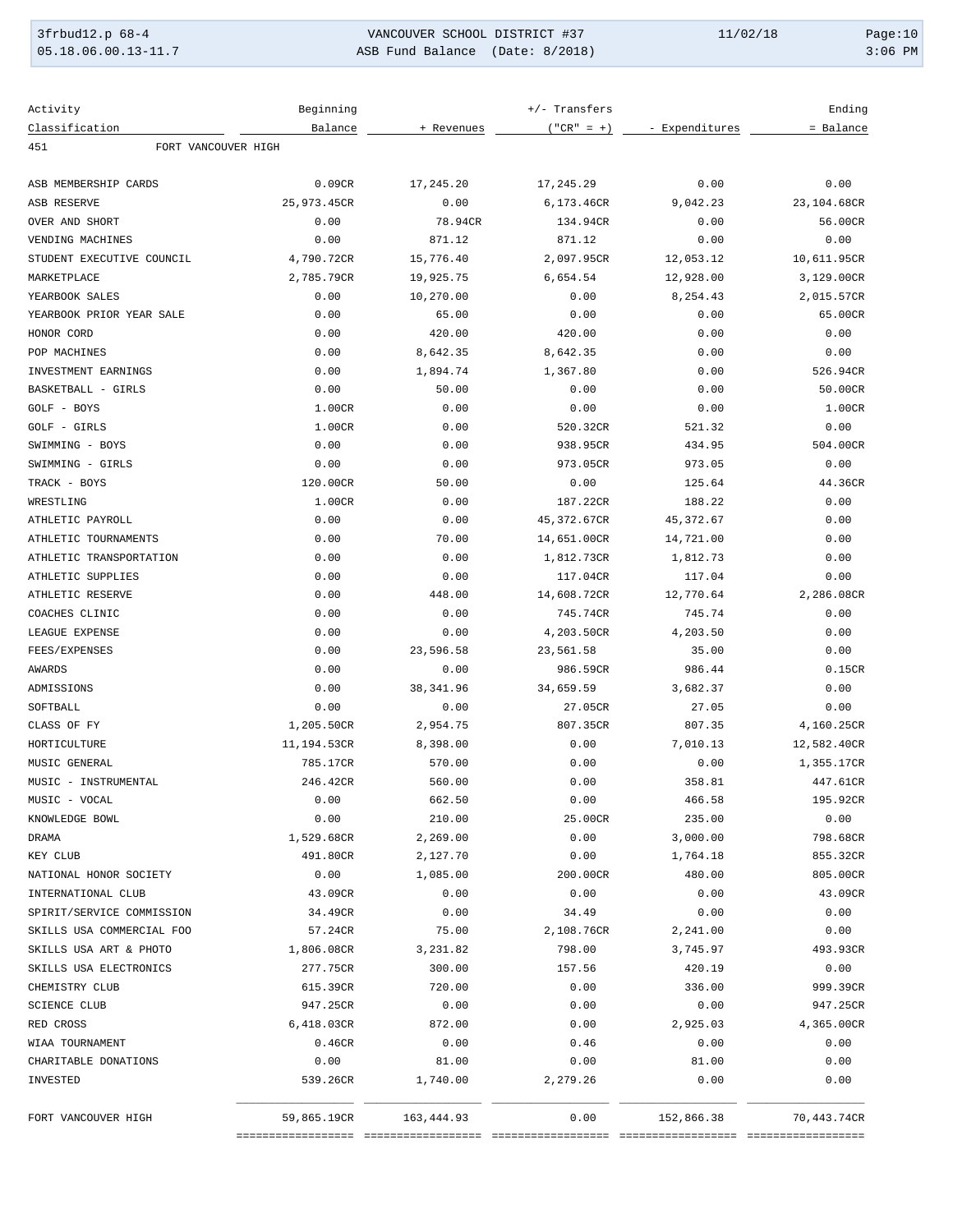| 3frbud12.p 68-4       | VANCOUVER SCHOOL DISTRICT #37   | 11/02/18 | Paqe:11   |
|-----------------------|---------------------------------|----------|-----------|
| $05.18.06.00.13-11.7$ | ASB Fund Balance (Date: 8/2018) |          | $3:06$ PM |

| Activity                    | Beginning  |                      | +/- Transfers |                | Ending     |
|-----------------------------|------------|----------------------|---------------|----------------|------------|
| Classification              | Balance    | + Revenues           | $("CR" = +)$  | - Expenditures | = Balance  |
| 452<br>HUDSONS BAY HIGH     |            |                      |               |                |            |
| ASB MEMBERSHIP CARDS        | 0.00       | 17,954.00            | 17,896.00     | 0.00           | 58.00CR    |
| ASB RESERVE                 | 0.00       | 0.00                 | 125.48CR      | 125.48         | 0.00       |
| OVER AND SHORT              | 0.00       | 155.55CR             | 160.00CR      | 0.00           | 4.45CR     |
| CONCESSIONS                 | 200.84CR   | 2,846.03             | 1,722.92      | 1,323.95       | 0.00       |
| DANCE                       | 353.91CR   | 0.00                 | 0.00          | 0.00           | 353.91CR   |
| RALLY SQUAD                 | 0.00       | 661.74               | 0.00          | 368.00         | 293.74CR   |
| STUDENT EXECUTIVE COUNCIL   | 4,667.11CR | 12,611.50            | 0.00          | 10,332.92      | 6,945.69CR |
| STUDENT STORE               | 61.61CR    | 17,420.64            | 4,500.00      | 12,605.88      | 376.37CR   |
| MARKETPLACE                 | 418.75CR   | 0.00                 | 414.00        | 0.00           | 4.75CR     |
| SNACK/JUICE VENDING MACHINE | 0.00       | 626.01               | 565.92        | 0.00           | 60.09CR    |
| YEARBOOK SALES              | 3,292.19CR | 13,045.00            | 40.00CR       | 16,347.97      | 29.22CR    |
| YEARBOOK PRIOR YEAR SALE    | 220.00CR   | 0.00                 | 0.00          | 0.00           | 220.00CR   |
| POP MACHINES                | 0.00       | 5,854.12             | 5,281.00      | 0.00           | 573.12CR   |
| INVESTMENT EARNINGS         | 1,314.28CR | 1,839.10             | 2,700.00      | 0.00           | 453.38CR   |
| BASEBALL                    | 39.45CR    | 0.00                 | 1,437.39CR    | 1,476.84       | 0.00       |
| BASKETBALL - BOYS           | 0.00       | 1,167.20             | 2,689.13CR    | 3,556.15       | 300.18CR   |
| BASKETBALL - GIRLS          | 838.98CR   | 1,720.97             | 473.83        | 1,638.31       | 447.81CR   |
| FOOTBALL                    | 236.88CR   | 0.00                 | 1,946.00CR    | 2,182.85       | 0.03CR     |
| GOLF - BOYS                 | 215.74CR   | 0.00                 | 610.26CR      | 825.00         | 1.00CR     |
| GOLF - GIRLS                | 31.66CR    | 0.00                 | 235.34CR      | 265.00         | 2.00CR     |
| SWIMMING - BOYS             | 0.00       | 180.00               | 2,612.56CR    | 2,792.56       | 0.00       |
| SWIMMING - GIRLS            | 2.41CR     | 425.00               | 990.11CR      | 1,417.52       | 0.00       |
| TENNIS - BOYS               | 0.00       | 0.00                 | 287.10CR      | 287.10         | 0.00       |
| TENNIS - GIRLS              | 0.00       | 0.00                 | 128.55CR      | 128.55         | 0.00       |
| TRACK - BOYS                | 246.89CR   | 0.00                 | 246.89        | 0.00           | 0.00       |
| TRACK - GIRLS               | 0.00       | 0.00                 | 612.96CR      | 612.96         | 0.00       |
| CROSS COUNTRY               | 1,913.31CR | 1,150.00             | 612.96        | 604.82         | 1,845.53CR |
| WRESTLING                   | 633.69CR   |                      | 517.00CR      |                | 293.61CR   |
|                             |            | 1,302.18<br>1,684.00 |               | 2,159.26       |            |
| VOLLEYBALL                  | 40.00CR    |                      | 636.05CR      | 2,360.05       | 0.00       |
| GYMNASTICS                  | 615.00CR   | 0.00                 | 0.00          | 25.00          | 590.00CR   |
| ATHLETIC PAYROLL            | 0.00       | 0.00                 | 42,706.98CR   | 42,706.28      | 0.70CR     |
| ATHLETIC TOURNAMENTS        | 0.00       | 0.00                 | 13,479.40CR   | 13,479.09      | 0.31CR     |
| ATHLETIC TRANSPORTATION     | 0.00       | 1,534.73             | 10,585.93CR   | 12,120.25      | 0.41CR     |
| ATHLETIC RESERVE            | 0.00       | 1,200.78             | 9,250.00CR    | 10,003.72      | 447.06CR   |
| FEES/EXPENSES               | 0.00       | 27,572.60            | 27,511.55     | 0.00           | 61.05CR    |
| ADMISSIONS                  | 0.00       | 29,934.60            | 28,671.59     | 1,089.88       | 173.13CR   |
| SOCCER - BOYS               | 165.71CR   | 0.00                 | 0.00          | 0.00           | 165.71CR   |
| SOFTBALL                    | 0.00       | 0.00                 | 1,030.22CR    | 1,030.22       | 0.00       |
| SOCCER - GIRLS              | 68.30CR    | 0.00                 | 224.05CR      | 292.35         | 0.00       |
| BOWLING                     | 146.38CR   | 0.00                 | 0.00          | 0.00           | 146.38CR   |
| MUSIC GENERAL               | 0.00       | 1,334.50             | 300.00CR      | 1,534.52       | 99.98CR    |
| MUSIC - INSTRUMENTAL        | 540.37CR   | 12,317.85            | 170.75        | 10,902.85      | 1,784.62CR |
| MUSIC - VOCAL               | 561.09CR   | 310.00               | 0.00          | 151.31         | 719.78CR   |
| KNOWLEDGE BOWL              | 507.88CR   | 830.00               | 517.00CR      | 1,350.33       | 504.55CR   |
| MOCK TRIAL                  | 228.54CR   | 140.00               | 0.00          | 0.00           | 368.54CR   |
| DEBATE                      | 497.81CR   | 0.00                 | 0.00          | 0.00           | 497.81CR   |
| DECA - CO-OP I              | 3,746.04CR | 421.91               | 2,000.00CR    | 3,445.22       | 2,722.73CR |
| AMERICAN SIGN LANGUAGE      | 236.69CR   | 458.00               | 23.47CR       | 718.16         | 0.00       |
| DRAMA                       | 2,351.35CR | 1,731.00             | 0.00          | 2,114.24       | 1,968.11CR |
| FRENCH CLUB                 | 62.66CR    | 0.00                 | 0.00          | 0.00           | 62.66CR    |
| FFA - FLORAL                | 5,036.75CR | 25,563.42            | 0.00          | 22,905.38      | 7,694.79CR |
| FUTURE FARMERS OF AMERICA   | 5,563.21CR | 7,322.55             | 0.00          | 5,709.46       | 7,176.30CR |
| S.T.A.N.D.                  | 130.49CR   | 0.00                 | 0.00          | 0.00           | 130.49CR   |
| WASHINGTON TEEN INSTITUTE   | 33.81CR    | 0.00                 | 0.00          | 0.00           | 33.81CR    |
| KEY CLUB                    | 1,029.50CR | 315.00               | 258.50CR      | 187.50         | 1,415.50CR |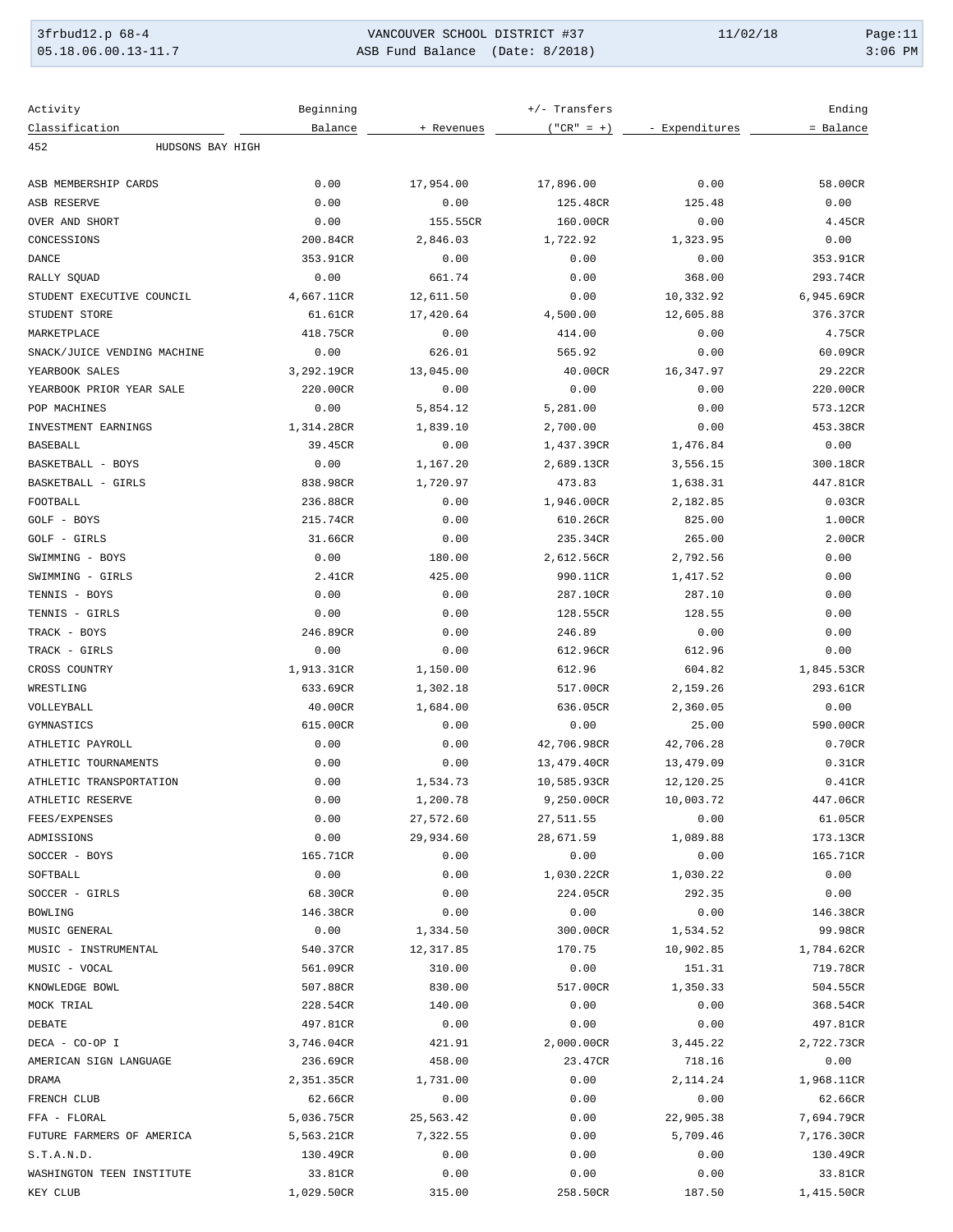| 3frbud12.p 68-4       | VANCOUVER SCHOOL DISTRICT #37   | 11/02/18 | Page: $12$ |
|-----------------------|---------------------------------|----------|------------|
| $05.18.06.00.13-11.7$ | ASB Fund Balance (Date: 8/2018) |          | $3:06$ PM  |

| Activity               |                  | Beginning   |             | +/- Transfers |                | Ending      |
|------------------------|------------------|-------------|-------------|---------------|----------------|-------------|
| Classification         |                  | Balance     | + Revenues  | $"CR" = +)$   | - Expenditures | = Balance   |
| 452                    | HUDSONS BAY HIGH |             |             |               |                |             |
| NATIONAL HONOR SOCIETY |                  | 1,869.94CR  | 210.00      | 0.00          | 22.00          | 2,057.94CR  |
| SKILLS USA MEDIA TECH  |                  | 471.64CR    | 128.00      | 0.00          | 78.00          | 521.64CR    |
| MATH CLUB              |                  | 38.97CR     | 0.00        | 0.00          | 0.00           | 38.97CR     |
| <b>SCIENCE CLUB</b>    |                  | 1,153.01CR  | 0.00        | 0.00          | 0.00           | 1,153.01CR  |
| RED CROSS              |                  | 18.93       | 500.00      | 18.93CR       | 0.00           | 500.00CR    |
| ARTS ACTIVITIES        |                  | 0.00        | 10.00       | 0.00          | 0.00           | 10.00CR     |
| <b>DORENBECKER</b>     |                  | 0.00        | 31,646.04   | 0.00          | 31,646.04      | 0.00        |
| INVESTED               |                  | 0.00        | 2,655.00    | 2,655.00      | 0.00           | 0.00        |
| HUDSONS BAY HIGH       |                  | 39,763.91CR | 226, 467.92 | 0.00          | 222,922.97     | 43,308.86CR |
|                        |                  |             |             |               |                |             |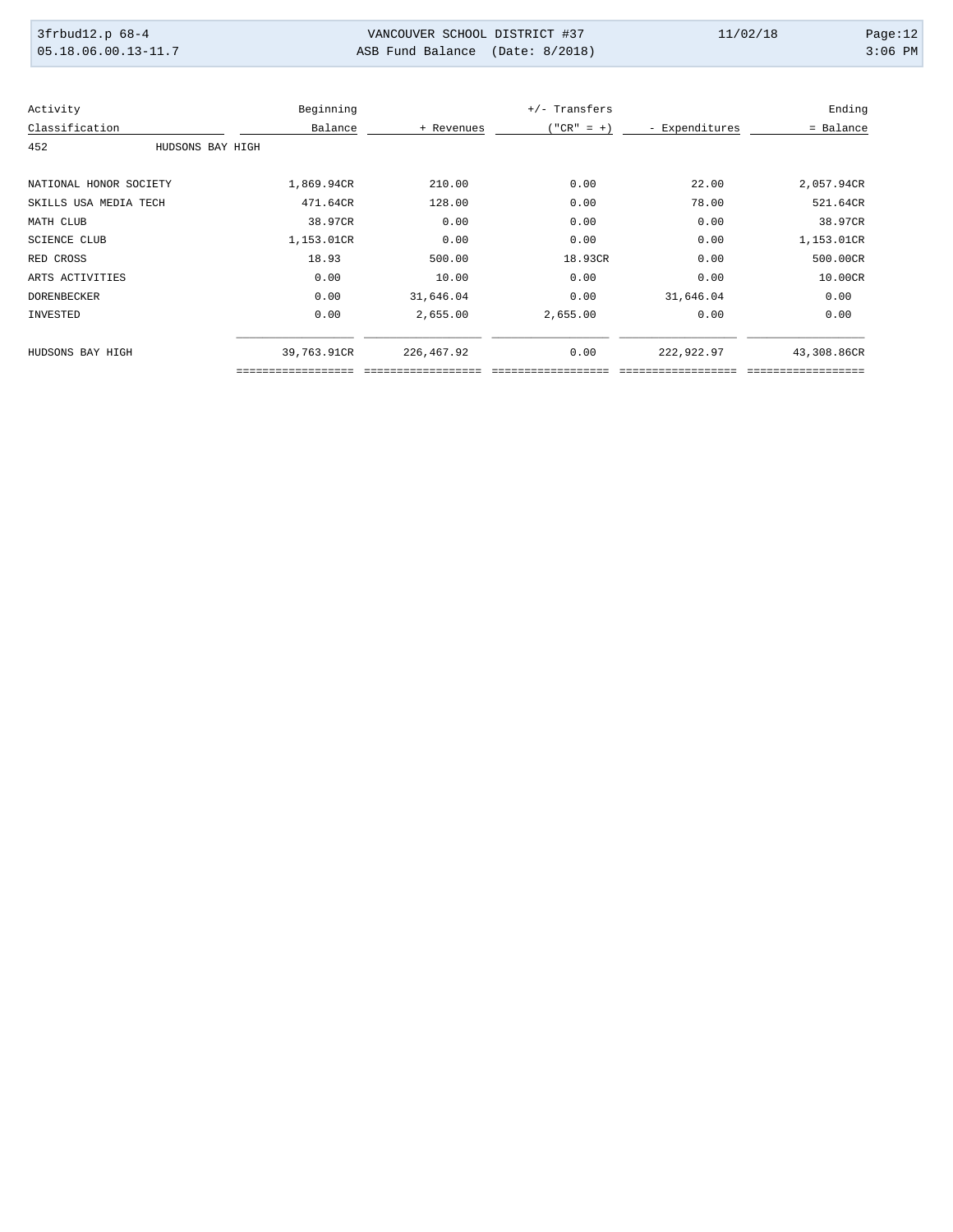| 3frbud12.p 68-4                 | VANCOUVER SCHOOL DISTRICT #37   | 11/02/18 | Page: $13$ |
|---------------------------------|---------------------------------|----------|------------|
| $\mid 05.18.06.00.13-11.7 \mid$ | ASB Fund Balance (Date: 8/2018) |          | $3:06$ PM  |

| Activity                    | Beginning   |            | +/- Transfers |                | Ending     |
|-----------------------------|-------------|------------|---------------|----------------|------------|
| Classification              | Balance     | + Revenues | $("CR" = +)$  | - Expenditures | = Balance  |
| 453<br>SKYVIEW HIGH         |             |            |               |                |            |
| ASB MEMBERSHIP CARDS        | 0.00        | 43,863.00  | 43,726.41     | 136.59         | 0.00       |
| <b>ASB RESERVE</b>          | 1,666.67CR  | 632.11     | 1,940.00CR    | 4,237.36       | 1.42CR     |
| OVER AND SHORT              | 131.74CR    | 31.15      | 0.00          | 0.00           | 162.89CR   |
| <b>DANCE</b>                | 1,645.01CR  | 1,900.00   | 1,000.00CR    | 4,330.26       | 214.75CR   |
| RALLY SQUAD                 | 12,339.04CR | 19,062.66  | 2,170.00      | 22,758.65      | 6,473.05CR |
| VENDING MACHINES            | 0.00        | 566.09     | 566.00        | 0.00           | 0.09CR     |
| STUDENT EXECUTIVE COUNCIL   | 0.00        | 29,654.07  | 19,360.00     | 10,167.39      | 126.68CR   |
| STUDENT STORE               | 239.37CR    | 22,549.30  | 7,000.00      | 12,320.66      | 3,468.01CR |
| MARKETPLACE                 | 0.00        | 5,102.25   | 1,000.00      | 2,981.86       | 1,120.39CR |
| SNACK/JUICE VENDING MACHINE | 0.00        | 1,026.12   | 800.00        | 0.00           | 226.12CR   |
| YEARBOOK SALES              | 0.00        | 49,300.00  | 2,775.00      | 43, 311.32     | 3,213.68CR |
| POP MACHINES                | 0.00        | 9,007.43   | 9,007.43      | 0.00           | 0.00       |
| INVESTMENT EARNINGS         | 680.66CR    | 3,731.62   | 4,239.23      | 0.00           | 173.05CR   |
| <b>BASEBALL</b>             | 0.00        | 2,391.63   | 50.00         | 2,341.63       | 0.00       |
| BASKETBALL - BOYS           | 0.00        | 2,856.61   | 1,777.00      | 1,079.50       | 0.11CR     |
| BASKETBALL - GIRLS          | 0.00        | 40.00      | 820.00CR      | 779.50         | 80.50CR    |
| FOOTBALL                    | 0.00        | 2,184.00   | 5,362.44CR    | 7,546.44       | 0.00       |
| GOLF - BOYS                 | 0.00        | 0.00       | 2,469.21CR    | 2,465.50       | 3.71CR     |
| GOLF - GIRLS                | 0.00        | 0.00       | 2,950.00CR    | 2,944.00       | 6.00CR     |
| SWIMMING - BOYS             | 0.00        | 0.00       | 3,601.00CR    | 3,577.26       | 23.74CR    |
| SWIMMING - GIRLS            | 0.00        | 0.00       | 1,332.00CR    | 1,281.27       | 50.73CR    |
| TENNIS - BOYS               | 0.00        | 1,123.14   | 100.00CR      | 1,180.14       | 43.00CR    |
| TENNIS - GIRLS              | 0.00        | 70.00      | 0.00          | 57.75          | 12.25CR    |
| TRACK - BOYS                | 0.00        | 200.00     | 1,160.11CR    | 1,360.11       | 0.00       |
| TRACK - GIRLS               | 0.00        | 972.46     | 2,610.00CR    | 3,573.58       | 8.88CR     |
| CROSS COUNTRY               | 0.00        | 68.00      | 460.76CR      | 528.76         | 0.00       |
| WRESTLING                   | 0.00        | 7,206.86   | 343.95        | 6,822.91       | 40.00CR    |
| VOLLEYBALL                  | 0.00        | 1,764.85   | 325.57        | 1,439.28       | 0.00       |
| GYMNASTICS                  | 0.00        | 0.00       | 400.00CR      | 400.00         | 0.00       |
| ATHLETIC PAYROLL            | 0.00        | 0.00       | 52,970.00CR   | 51,074.59      | 1,895.41CR |
| ATHLETIC TOURNAMENTS        | 0.00        | 255.00CR   | 63,892.50CR   | 63,636.62      | 0.88CR     |
| ATHLETIC TRANSPORTATION     | 0.00        | 350.00     | 24,901.00CR   | 24,883.29      | 367.71CR   |
| ATHLETIC UNIFORMS           | 0.00        | 220.00     | 220.00        | 0.00           | 0.00       |
| ATHLETIC RESERVE            | 0.00        | 1,951.21   | 13,985.01CR   | 15,387.26      | 548.96CR   |
| COACHES CLINIC              | 0.00        | 0.00       | 1,952.57CR    | 1,952.57       | 0.00       |
| FEES/EXPENSES               | 0.00        | 60,704.00  | 53,447.00     | 7,074.57       | 182.43CR   |
| ADMISSIONS                  | 0.00        | 63,696.90  | 52,000.00     | 11,692.05      | 4.85CR     |
| SOFTBALL                    | 0.00        | 341.00     | 1,705.00CR    | 1,932.79       | 113.21CR   |
| SOCCER - GIRLS              | 0.00        | 117.00     | 0.00          | 0.00           | 117.00CR   |
| <b>BOWLING</b>              | 492.37CR    | 0.00       | 0.00          | 105.00         | 387.37CR   |
| CLASS OF FY                 | 2,759.11CR  | 0.00       | 0.00          | 0.00           | 2,759.11CR |
| MUSIC GENERAL               | 0.00        | 3,603.29   | 6,766.00CR    | 10,368.67      | 0.62CR     |
| MUSIC - INSTRUMENTAL        | 2,400.45CR  | 5,532.00   | 71.00         | 2,047.50       | 5,813.95CR |
| MUSIC - VOCAL               | 1,712.56CR  | 6,867.00   | 300.00        | 7,094.26       | 1,185.30CR |
| KNOWLEDGE BOWL              | 361.31CR    | 350.00     | 0.00          | 579.56         | 131.75CR   |
| DEBATE                      | 294.37CR    | 807.00     | 637.99CR      | 1,739.36       | 0.00       |
| DECA - CO-OP I              | 0.00        | 3,135.50   | 9,400.00CR    | 12,531.62      | 3.88CR     |
| AMERICAN SIGN LANGUAGE      | 854.94CR    | 454.00     | 0.00          | 453.11         | 855.83CR   |
| DRAMA                       | 2,030.76CR  | 3,999.95   | 0.00          | 1,381.74       | 4,648.97CR |
| FRENCH CLUB                 | 194.62CR    | 397.50     | 0.00          | 382.35         | 209.77CR   |
| MODEL U.N.                  | 0.00        | 245.00     | 0.00          | 99.00          | 146.00CR   |
| KEY CLUB                    | 689.63CR    | 1,555.00   | 0.00          | 1,830.00       | 414.63CR   |
| NATIONAL HONOR SOCIETY      | 1,908.33CR  | 2,059.47   | 1,400.00      | 1,264.70       | 1,303.10CR |
| SKILLS USA MEDIA TECH       | 368.53CR    | 518.00     | 163.00CR      | 1,049.40       | 0.13CR     |
| EQUESTRIAN                  | 317.35CR    | 505.00     | 0.00          | 450.00         | 372.35CR   |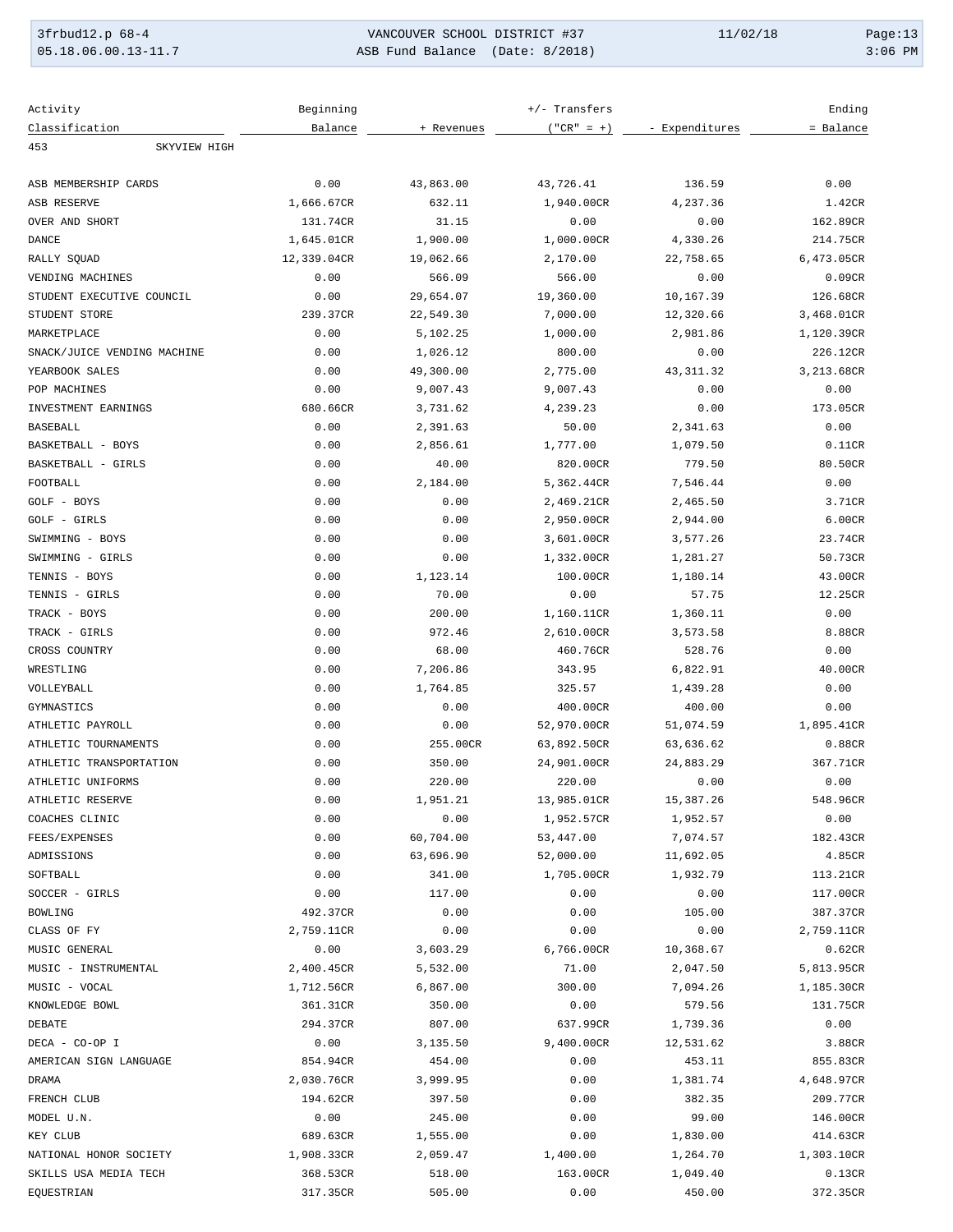| 3frbud12.p 68-4       | VANCOUVER SCHOOL DISTRICT #37   | 11/02/18 | Page: $14$ |
|-----------------------|---------------------------------|----------|------------|
| $05.18.06.00.13-11.7$ | ASB Fund Balance (Date: 8/2018) |          | $3:06$ PM  |

| Activity             | Beginning   |            | +/- Transfers |                | Ending      |
|----------------------|-------------|------------|---------------|----------------|-------------|
| Classification       | Balance     | + Revenues | $("CR" = +)$  | - Expenditures | = Balance   |
| 453<br>SKYVIEW HIGH  |             |            |               |                |             |
| MATH CLUB            | 746.23CR    | 3,175.00   | 0.00          | 0.00           | 3,921.23CR  |
| ROBOTICS CLUB        | 0.00        | 21,010.14  | 0.00          | 20,509.13      | 501.01CR    |
| RED CROSS            | 240.07CR    | 770.00     | 0.00          | 788.46         | 221.61CR    |
| CHARITABLE DONATIONS | 0.00        | 8,495.00   | 0.00          | 8,495.00       | 0.00        |
| INVESTED             | 605.00CR    | 900.00     | 0.00          | 1,505.00       | 0.00        |
| SKYVIEW HIGH         | 32,678.12CR | 396,807.31 | 0.00          | 387,929.32     | 41,556.11CR |
|                      |             |            |               |                |             |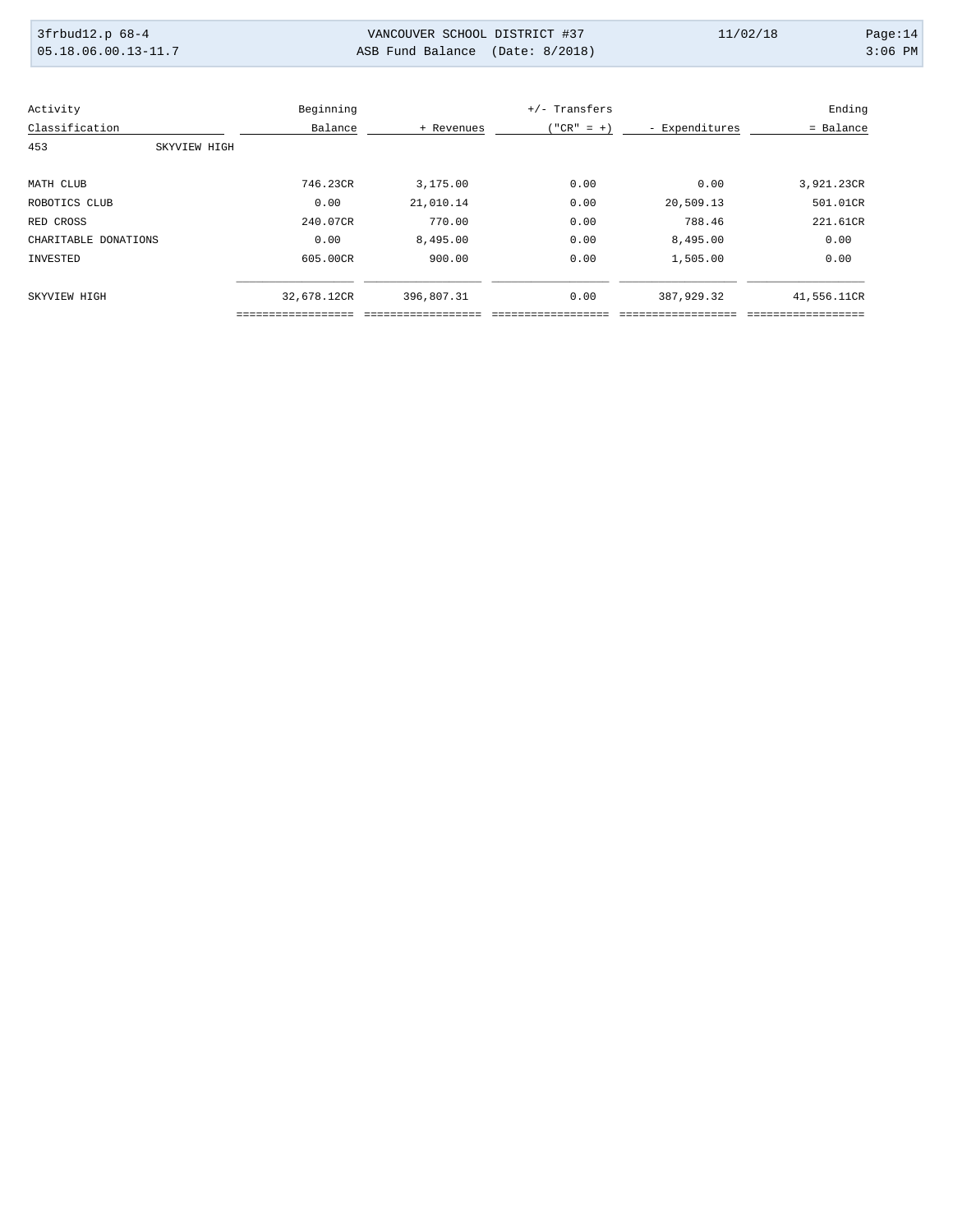| 3frbud12.p 68-4                 | VANCOUVER SCHOOL DISTRICT #37   | 11/02/18 | Page: $15$ |
|---------------------------------|---------------------------------|----------|------------|
| $\mid 05.18.06.00.13-11.7 \mid$ | ASB Fund Balance (Date: 8/2018) |          | $3:06$ PM  |

| Activity                       | Beginning                   |            | +/- Transfers |                | Ending      |
|--------------------------------|-----------------------------|------------|---------------|----------------|-------------|
| Classification                 | Balance                     | + Revenues | $("CR" = +)$  | - Expenditures | = Balance   |
| 454                            | VANCOUVER ITECH PREPARATORY |            |               |                |             |
| ASB MEMBERSHIP CARDS           | 4,809.05CR                  | 4,830.00   | 0.00          | 0.00           | 9,639.05CR  |
| <b>ASB RESERVE</b>             | 10,020.55CR                 | 27.00      | 2,507.00      | 1,657.82       | 5,882.73CR  |
| OVER AND SHORT                 | 5.80CR                      | 1.00CR     | 0.00          | 0.00           | 4.80CR      |
| STUDENT EXECUTIVE COUNCIL      | 966.48CR                    | 4,507.97   | 2,322.00CR    | 7,013.89       | 782.56CR    |
| YEARBOOK SALES                 | 0.00                        | 10,470.39  | 0.00          | 8,940.43       | 1,529.96CR  |
| YEARBOOK PRIOR YEAR SALE       | 3,866.70CR                  | 0.00       | 0.00          | 0.00           | 3,866.70CR  |
| INVESTMENT EARNINGS            | 1,111.88CR                  | 700.58     | 0.00          | 0.00           | 1,812.46CR  |
| KEY CLUB                       | 657.17CR                    | 279.00     | 0.00          | 261.99         | 674.18CR    |
| NATIONAL HONOR SOCIETY         | 0.00                        | 420.00     | 0.00          | 385.00         | 35.00CR     |
| HISTORY CLUB                   | 0.00                        | 1,300.00   | 185.00CR      | 1,485.00       | 0.00        |
| <b>SCIENCE CLUB</b>            | 2,135.73CR                  | 635.00     | 0.00          | 1,074.58       | 1,696.15CR  |
| TECHNOLOGY STUDENTS ASSOCIATIO | 2,584.36CR                  | 7,062.00   | 0.00          | 7,788.30       | 1,858.06CR  |
| INVESTED                       | 32.35CR                     | 3.00       | 0.00          | 0.00           | 35.35CR     |
| VANCOUVER ITECH PREPARATORY    | 26,190.07CR                 | 30,233.94  | 0.00          | 28,607.01      | 27,817.00CR |
|                                |                             |            |               |                |             |